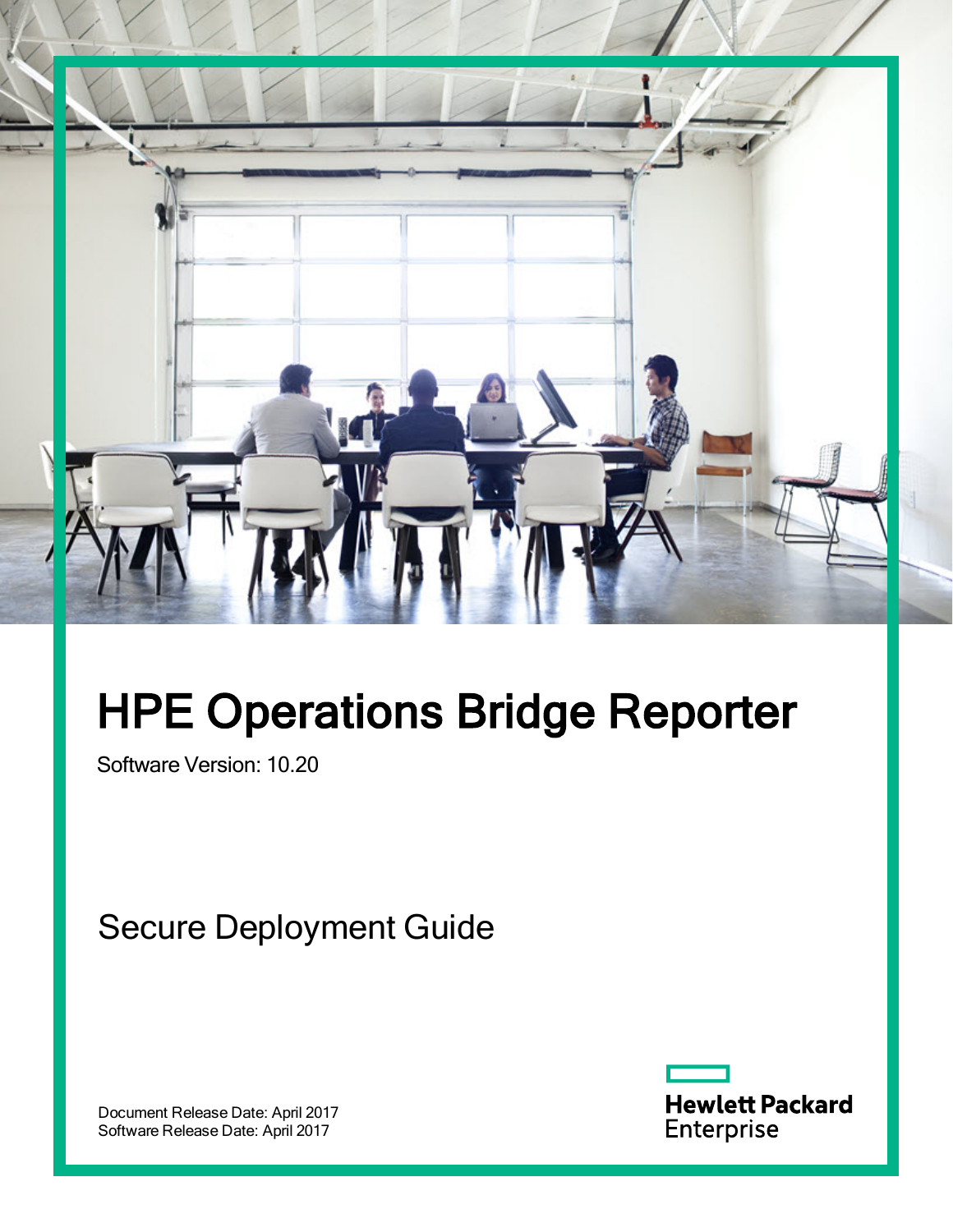#### Legal Notices

#### **Warranty**

The only warranties for Hewlett Packard Enterprise products and services are set forth in the express warranty statements accompanying such products and services. Nothing herein should be construed as constituting an additional warranty. Hewlett Packard Enterprise shall not be liable for technical or editorial errors or omissions contained herein. The information contained herein is subject to change without notice.

#### Restricted Rights Legend

Confidential computer software. Valid license from Hewlett Packard Enterprise required for possession, use or copying. Consistent with FAR 12.211 and 12.212, Commercial Computer Software, Computer Software Documentation, and Technical Data for Commercial Items are licensed to the U.S. Government under vendor's standard commercial license.

#### Copyright Notice

© 2015 - 2017 Hewlett Packard Enterprise Development LP

#### Trademark Notices

Adobe® is a trademark of Adobe Systems Incorporated.

Microsoft® and Windows® are U.S. registered trademarks of Microsoft Corporation.

UNIX® is a registered trademark of The Open Group.

#### Documentation Updates

To check for recent updates or to verify that you are using the most recent edition of a document, go to: <https://softwaresupport.hpe.com/>.

This site requires that you register for an HP Passport and to sign in. To register for an HP Passport ID, click **Register** on the HPE Software Support site or click **Create an Account** on the HP Passport login page.

You will also receive updated or new editions if you subscribe to the appropriate product support service. Contact your HPE sales representative for details.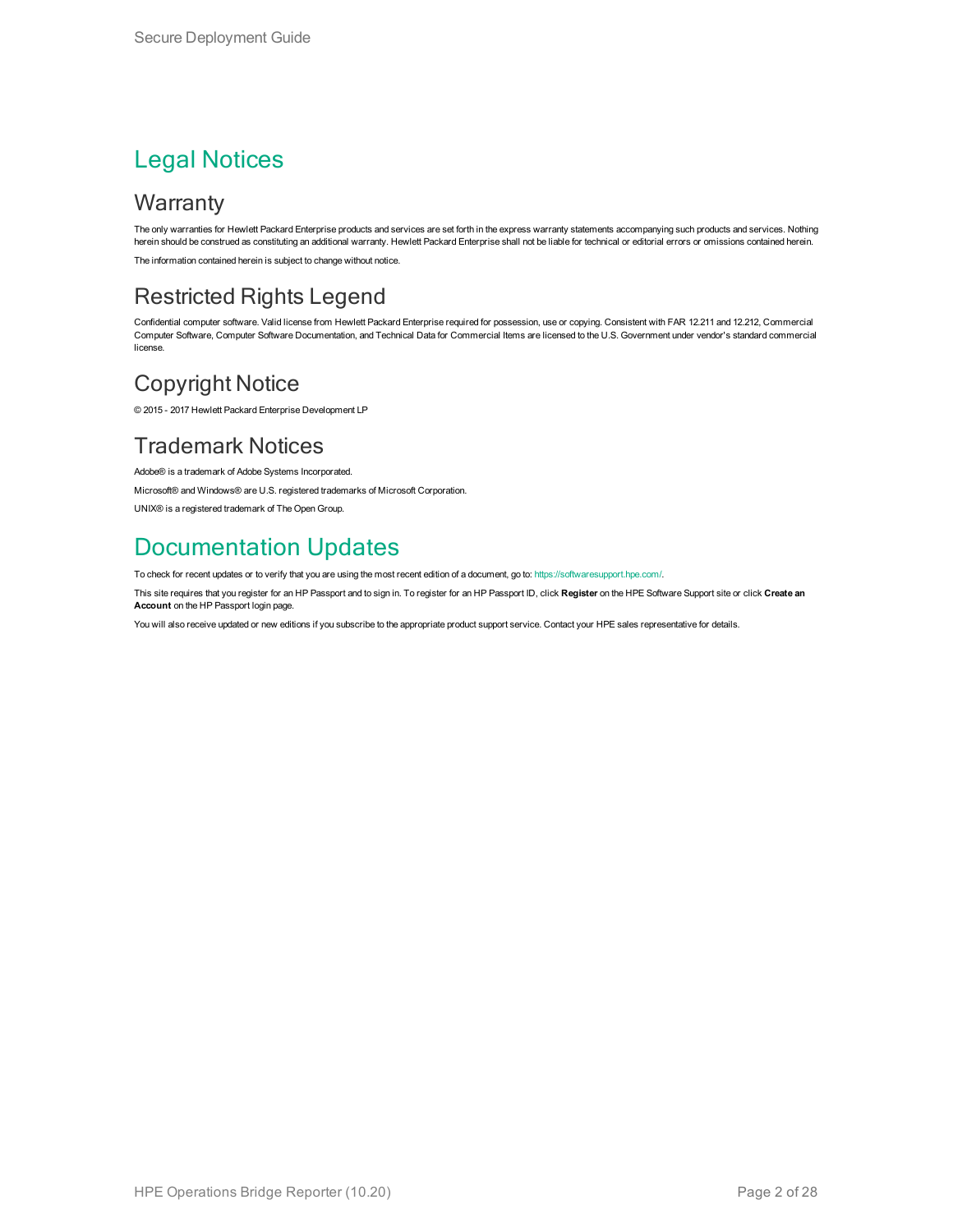#### **Support**

Visit the HPE Software Support site at: <https://softwaresupport.hpe.com/>.

Most of the support areas require that you register as an HP Passport user and to sign in. Many also require a support contract. To register for an HP Passport ID, click **Register** on the HPE Support site or click **Create an Account** on the HP Passport login page.

To find more information about access levels, go to: <https://softwaresupport.hpe.com/web/softwaresupport/access-levels>.

**HPE Software Solutions Now** accesses the HPSW Solution and Integration Portal website. This site enables you to explore HPE Product Solutions to meet your business needs, includes a full list of Integrations between HPE Products, as well as a listing of ITIL Processes. The URL for this website is [https://softwaresupport.hpe.com/km/KM01702731.](https://softwaresupport.hpe.com/km/KM01702731)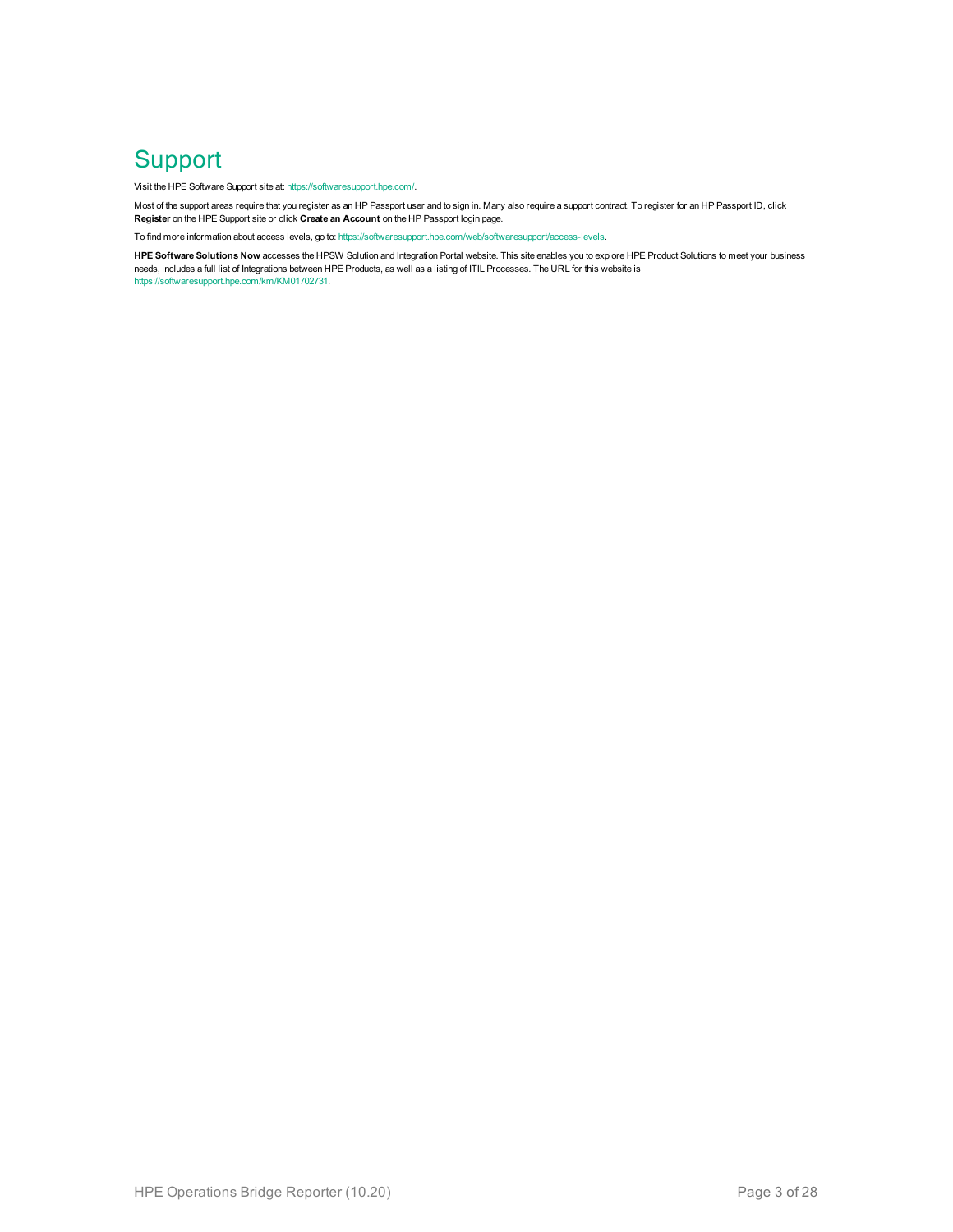## **Contents**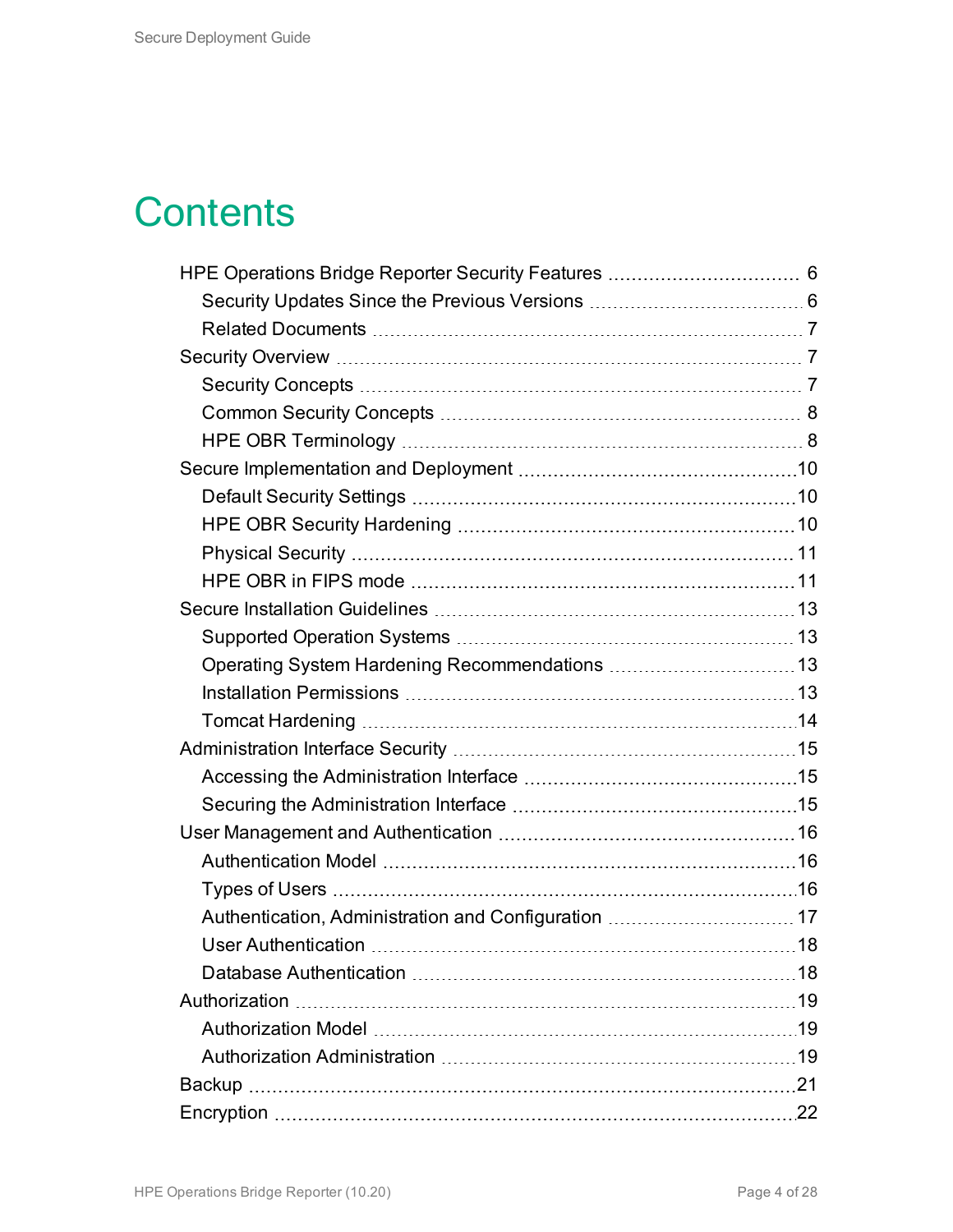| 22  |
|-----|
| 22  |
| 22  |
| 24  |
|     |
|     |
| .25 |
| 26  |
|     |
|     |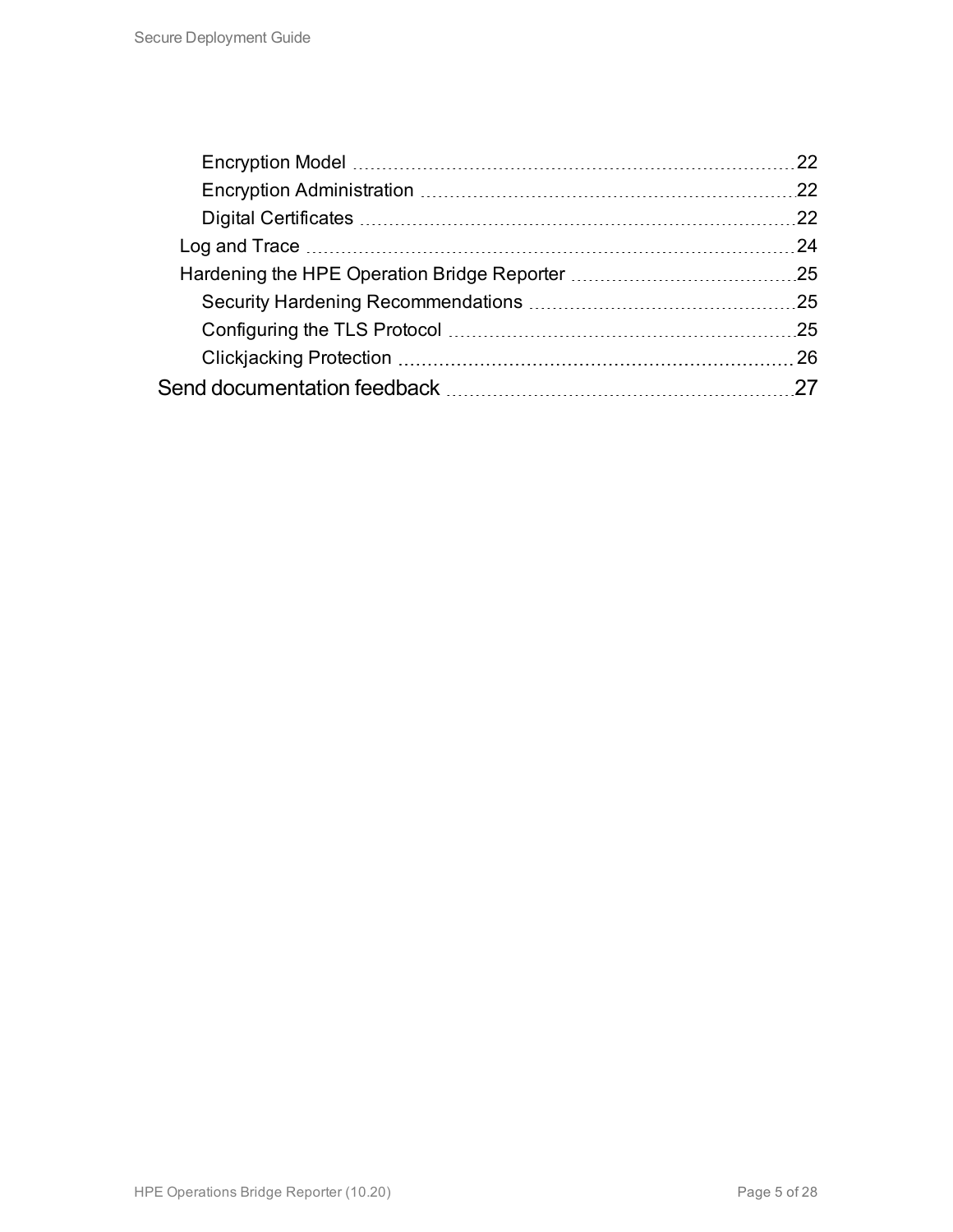## <span id="page-5-0"></span>HPE Operations Bridge Reporter Security Features

This guide helps you to deploy and manage HPE Operations Bridge Reporter (OBR) in a secure manner. The purpose of this guide is to help you make well informed decisions about various capabilities and features that HPE OBR provides to meet modern enterprise security needs. Security requirements for the enterprise are constantly evolving and this guide provides you with best practices to meet those stringent requirements.

# <span id="page-5-1"></span>Security Updates Since the Previous Versions

The following security updates were made between **HP SHR 9.x** and **HPE OBR 10.00**:

- Changing password during first time log on is made mandatory.
- No default passwords are provided during post install configuration for Administration Console, SAP BusinessObjects, postgreSQL database, or Vertica database users.
- Secure communication (HTTPS) is enabled between browser and Administration Console/SAP BusinessObjects application.
- Self-signed certificate is deployed on the server. You must configure CA signed certificate by following the instructions. For information on instructions, see *HPE Operations Bridge Reporter Interactive Installation Guide*.

The following security updates were made between **HPE OBR 10.00 and 10.01**:

- Configure HPE OBR to enable usage of FIPS certified libraries and FIPS compliant algorithms for encryption, signing and hashing. For information to enable FIPS, see *Configuring FIPS for HPE OBR* in *HPE Operations Bridge Reporter Configuration Guide*.
- The Administration console allows you to configure logon banner. The text that appears on logon banner is configurable. When you log on to Administration console or SAP BusinessObjects BI Launch Pad or CMC, the first screen warns you against unauthorized entry. For information to configure logon banner, see *Configuring Logon Banner for HPE OBR* in *HPE Operations Bridge*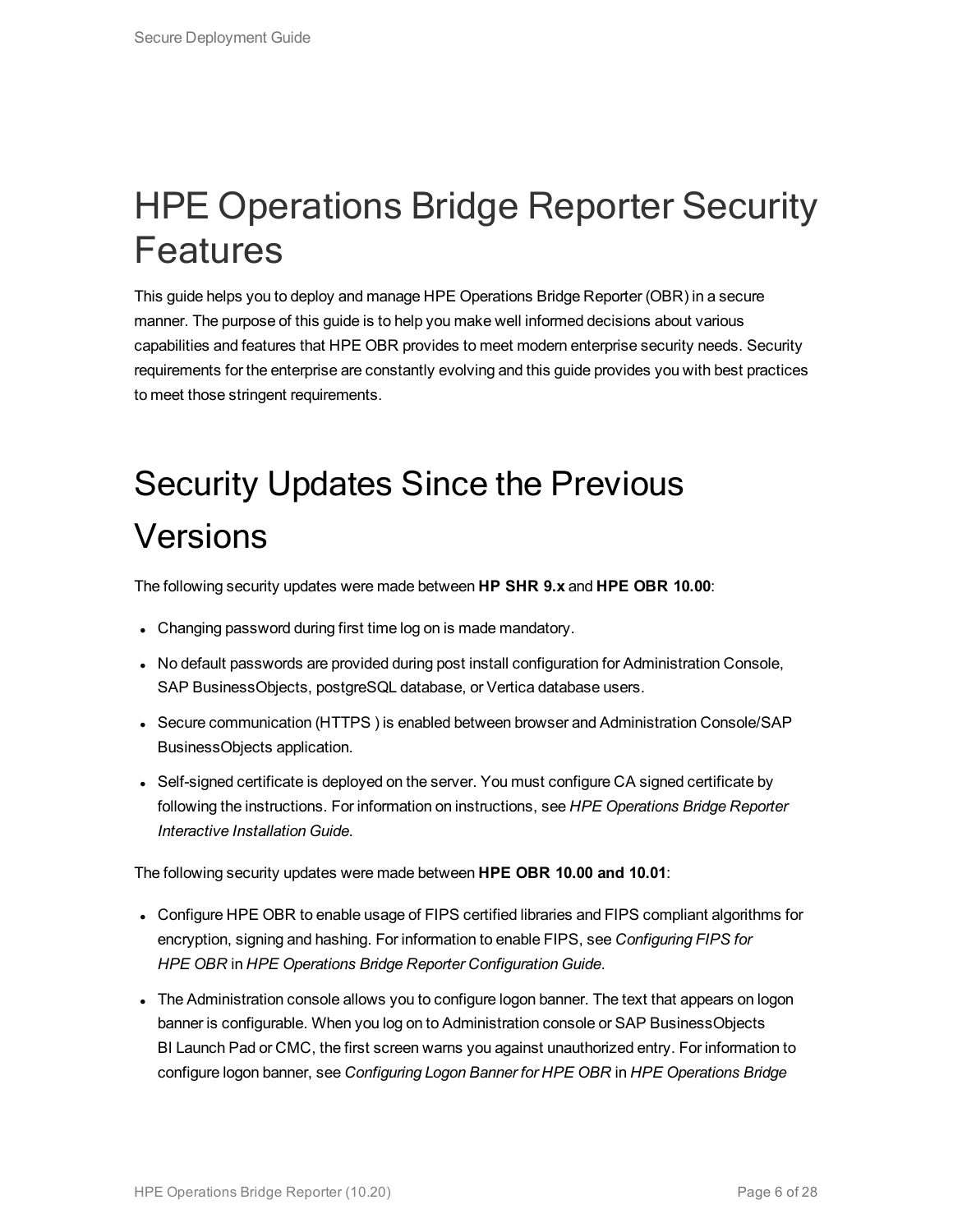#### *Reporter Configuration Guide*.

- Secure Communication You can configure JDBC or ODBC connections over TLS for the following:
	- <sup>o</sup> Vertica and HPE OBR server/SAP BusinessObjects
	- <sup>o</sup> OBR collector and BSM/OMi Oracle database
	- <sup>o</sup> OBR collector and BSM/OMi RTSM

Using the Administration Console, you can enable TLS for HP OM and BSM/OMi to connect with Oracle database using ODBC or JDBC. For more information, see *Data Source Configuration* in *HPE Operations Bridge Reporter Configuration Guide*.

Using the Administration Console, you can enable TLS for Vertica database. For more information, see *Enabling and Disabling TLS for Vertica* in *HPE Operations Bridge Reporter Configuration Guide*.

#### <span id="page-6-0"></span>Related Documents

For more information about the security hardening of HPE OBR, see the following documents:

- HPE Operations Bridge Reporter Interactive Installation Guide
- HPE Operations Bridge Reporter Configuration Guide
- <span id="page-6-1"></span>• HPE Operations Bridge Reporter Administration Guide

# Security Overview

This document provides an overview of the security models and recommendations for a secure implementation of HPE OBR. This includes subjects such as authentication, authorization, encryption, and more. Where relevant, there are references to other HPE OBR documents, which describe how to complete security-related tasks.

### <span id="page-6-2"></span>Security Concepts

This section provides information on common security concepts and terminologies.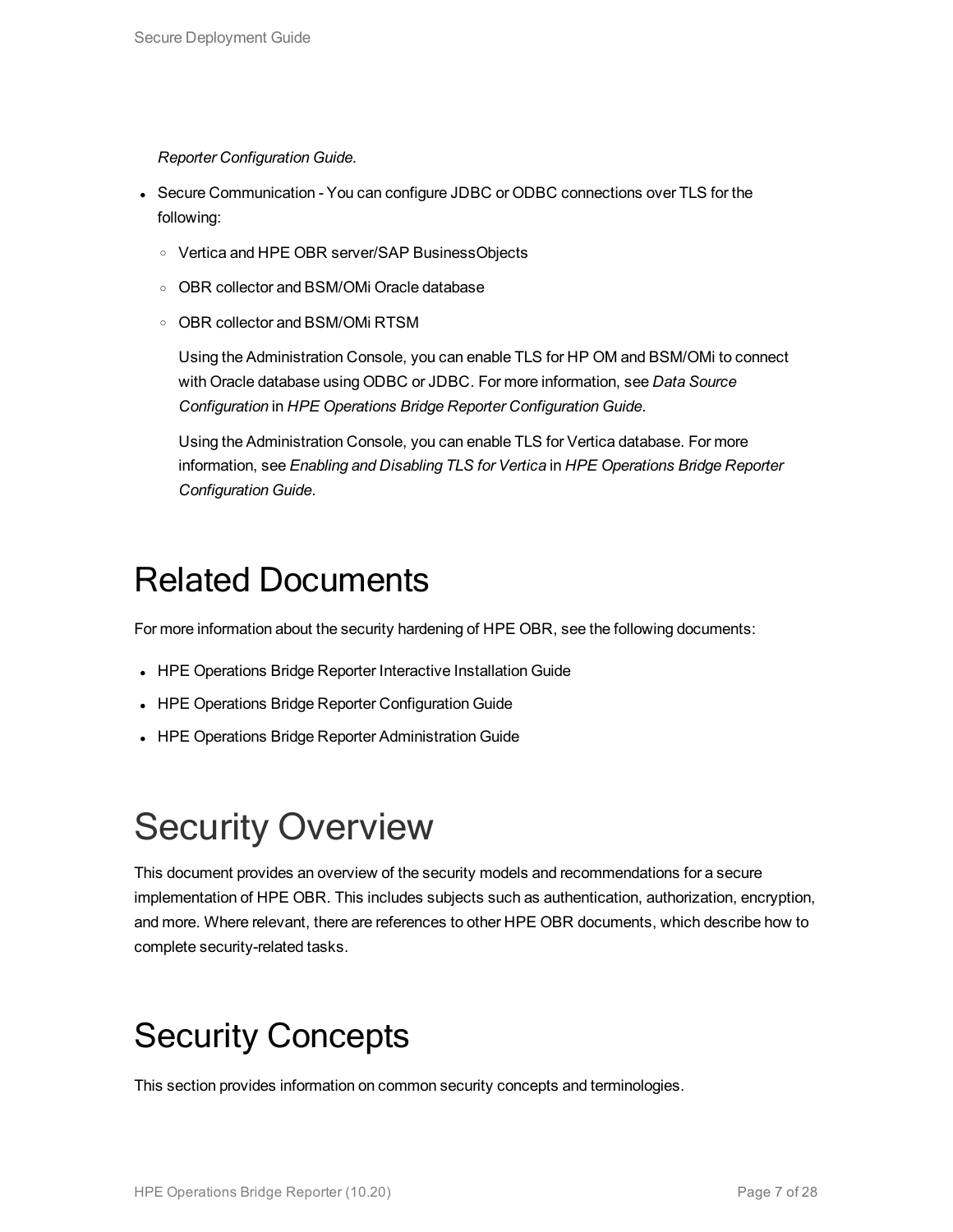### <span id="page-7-0"></span>Common Security Concepts

#### **System Security**

System Security is a process by which computer-based equipment, information, and services are protected from unintended or unauthorized access, change, or damage.

#### **Least Privilege**

The practice of limiting access to the minimal level that will allow normal functioning. This means giving a user account only those privileges that are essential to that user's work.

#### **Authentication**

The process of identifying an individual, usually based on a user name and password, or certificate.

#### **Authorization**

Permission to access system objects, based on an individual's identity.

#### **Encryption**

A way to enhance the security of a message or file by scrambling the contents so that it can be read only by someone who has the right key to decode it. For example, the TLS protocol encrypts the communication data.

| Term              | <b>Description</b>                                                                                                                  |
|-------------------|-------------------------------------------------------------------------------------------------------------------------------------|
| <b>Permission</b> | A permission is a predefined authorization to perform a task. A set of<br>permissions can be assigned to roles.                     |
| Role              | A role is a collection of permissions.                                                                                              |
| <b>User</b>       | A user is an object associated with a person (or application identity)<br>representing the person and defining their authorization. |
|                   | Roles are assigned to users, to define the actions they are authorized to<br>perform.                                               |

#### <span id="page-7-1"></span>HPE OBR Terminology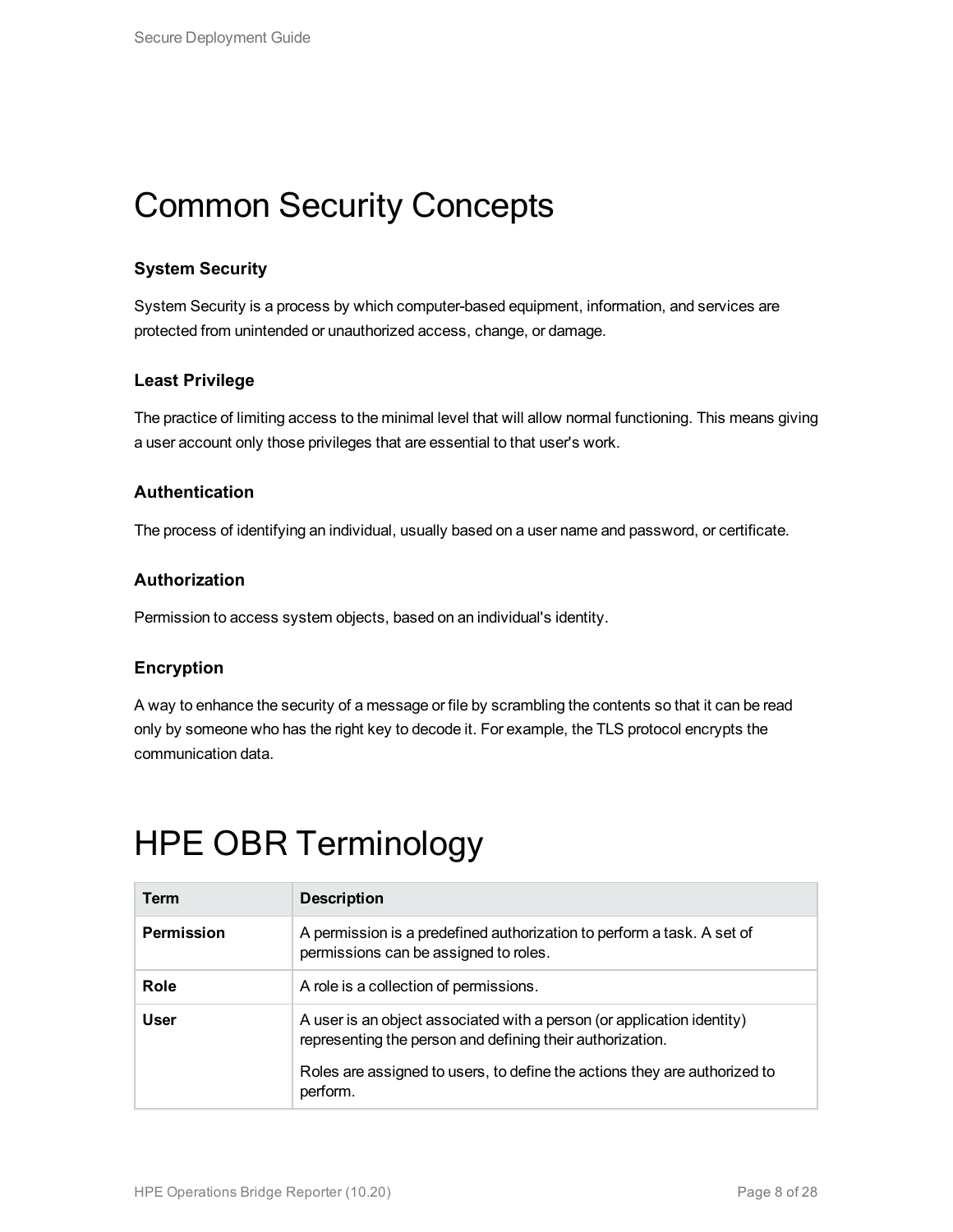| It is possible to configure different kinds of users:                                                                 |
|-----------------------------------------------------------------------------------------------------------------------|
| <b>Internal users</b> - Log on to Administration Console using the user name<br>and password that was set up locally. |
| • LDAP users - Define the user in the LDAP server and map LDAP groups<br>to HPE OBR roles.                            |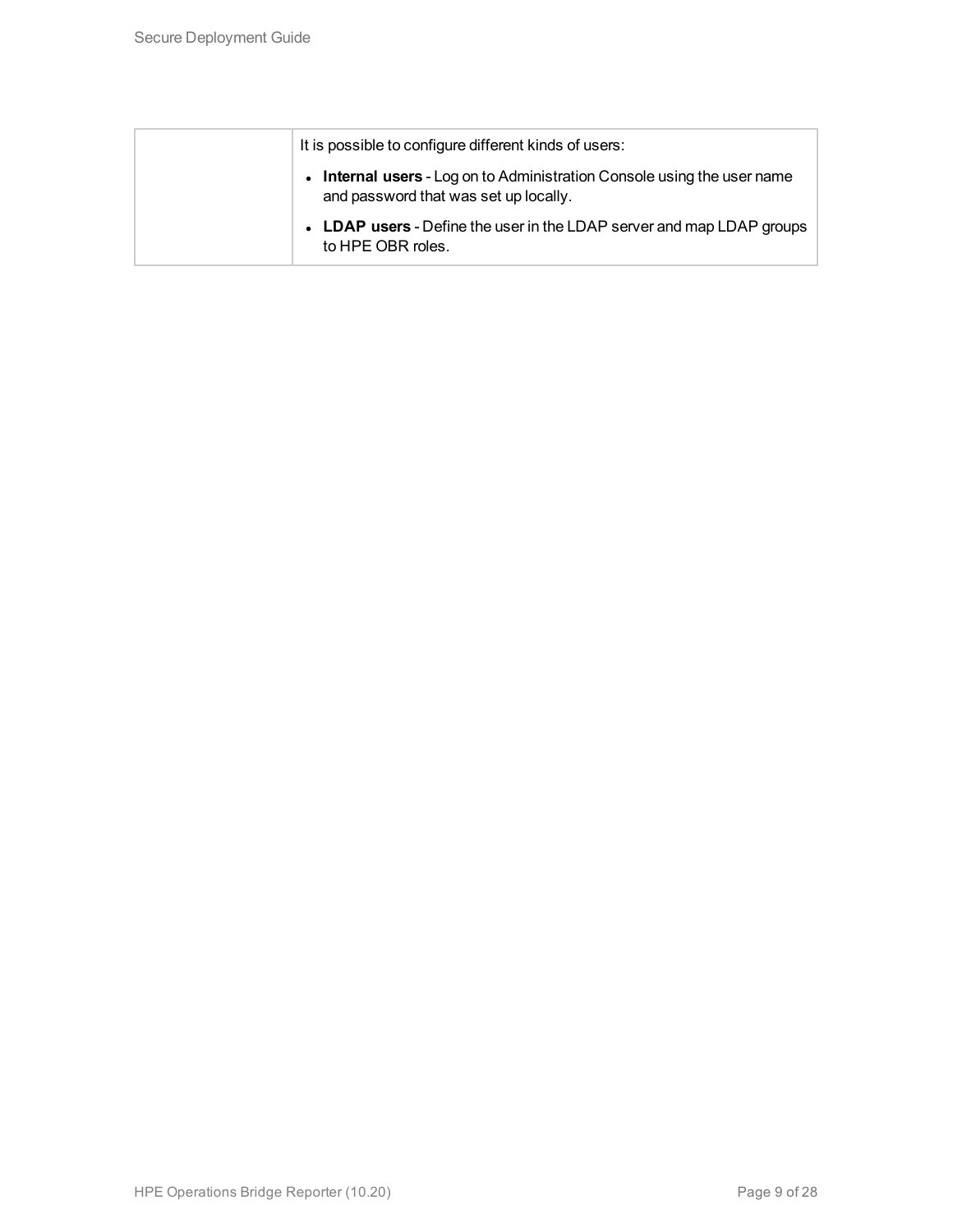# <span id="page-9-0"></span>Secure Implementation and Deployment

<span id="page-9-1"></span>This section describes default and physical security settings.

### Default Security Settings

- **TLS Encryption** The default SSL protocols for HTTPS communication with the HPE OBR are TLSv1.0, TSLv1.1 and TLSv1.2. It is recommended to work with the latest version.
- **HTTPS** enabled Secure communication (HTTPS) is enabled between browser and Administration Console/SAP BusinessObjects application.
- <sup>l</sup> **Certificate Authority (CA) signed certificate** Self-signed certificate is deployed on the server. You must configure CA signed certificate by following the instructions. For information on instructions, see *HPE Operations Bridge Reporter Interactive Installation Guide*.

**Note:** The certificates shipped with HPE OBRare valid for three months.

**Logon Banner** – You can enable a logon banner screen that appears and must be acknowledged before you can access the Administration Console, SAP BusinessObjects or CMC.

For information about enabling this functionality, see *Configuring Logon Banner for HPE OBR* in *HPE Operations Bridge Reporter Configuration Guide*.

<span id="page-9-2"></span><sup>l</sup> **Common Criteria (CC)** – By Default, HPE OBR uses FIPS compliant algorithms and libraries.

### HPE OBR Security Hardening

The Hardening section provides recommendations for safeguarding your HPE OBR deployment from security risks or threats. Some of the most important reasons to secure an application include protecting the confidentiality, integrity, and availability of an organization's critical information.

To comprehensively protect your HPE OBR system, it is necessary to secure both HPE OBR and the computing environment (for example, the infrastructure and the operating system) upon which the application runs.

For more information, see ["Hardening](#page-24-0) the HPE Operation Bridge Reporter" on page 25.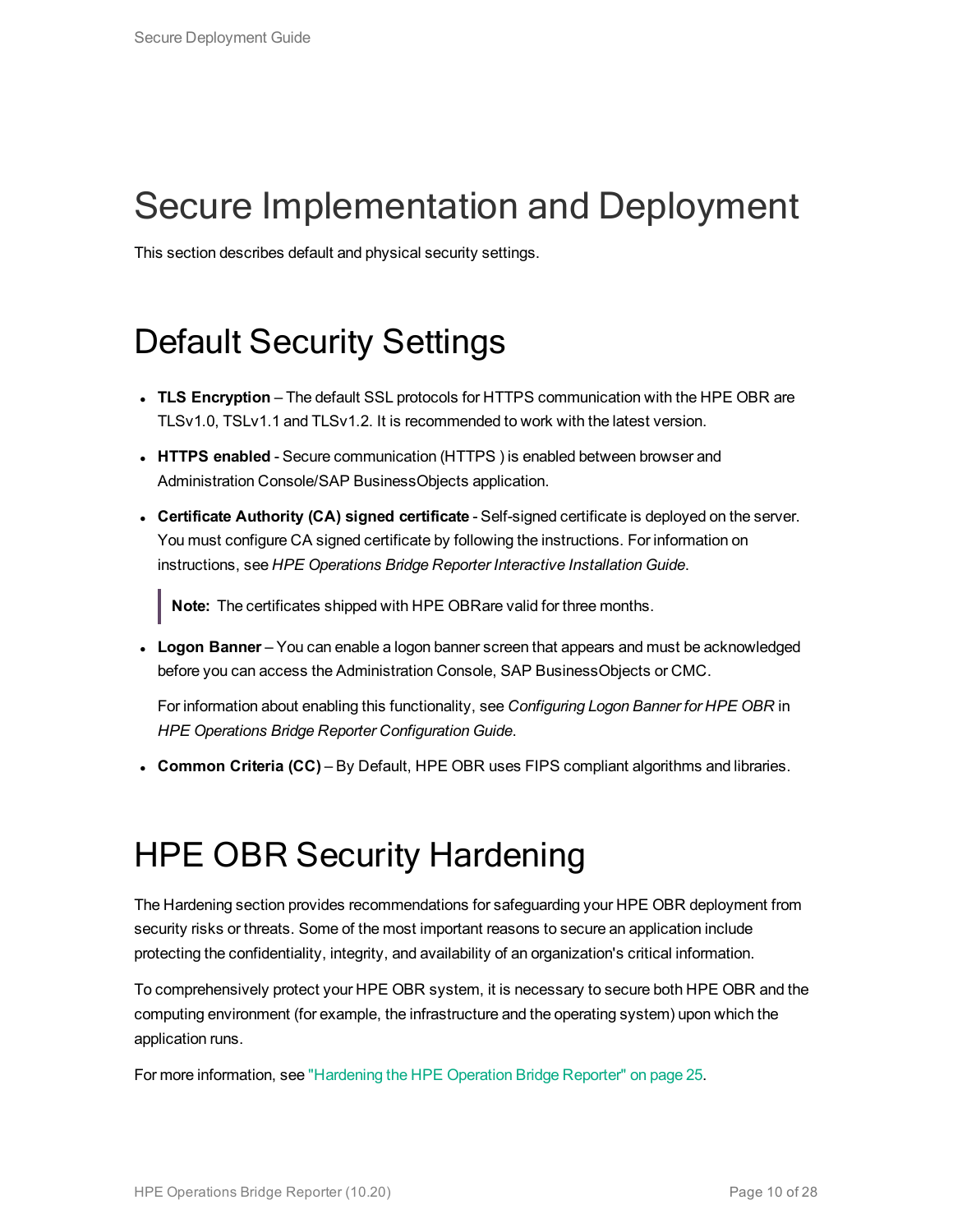### <span id="page-10-0"></span>Physical Security

HPE Software recommends that HPE OBR is protected by physical security controls defined by your organization. The HPE OBR server components are installed in a physically secured environment, according to best practice. For example, the server must be in a closed room with access control.

### <span id="page-10-1"></span>HPE OBR in FIPS mode

When you configure HPE OBR to run in FIPS mode, the following components are also configured to operate in FIPS mode:

- Tomcat server
- Java Runtime Environment
- SAP BusinessObjects
- Vertica

Secure communication - following are the communication channels that are secured:

- Browser to OBR Administration Console and SAP BusinessObjects This communication is secured using HTTPS.
- OBR server to Vertica OBR uses JDBC and ODBC to connect to Vertica. OBR provides steps/tools to achieve the JDBC and ODBC connections over TLS.
- SAP BusinessObject to Vertica SAP BusinessObject uses JDBC over TLS to connect to Vertica.
- OBR server to OBR collector and OBR collector to agent LCore BBC is used as the communication framework. OBR provides steps/tools to configure HTTPS for this communication.
- OBR collector to OMi Oracle database OBR connects to OMi oracle database over JDBC to fetch events. OBR uses DataDirect JDBC driver for communication. OBR provides steps/tools to achieve the JDBC connection over TLS.
- OBR collector to OMi RtSM OBR allows to configure HTTPS for this communication.

RSA BSAFE Crypto-J version 6.20 is used for Java crypto functions and OpenSSL 01.00.010 is used for 'C' crypto functions.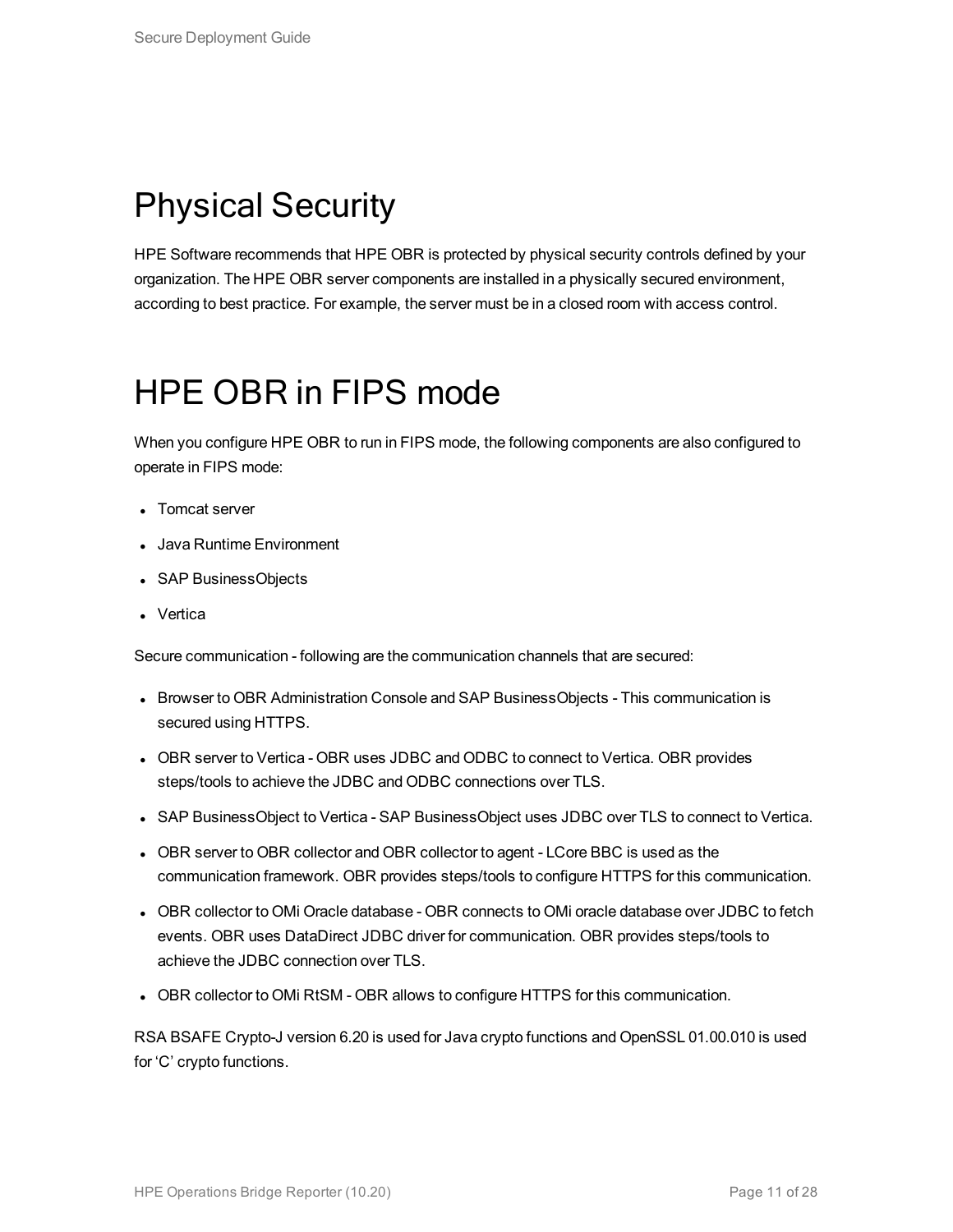For more information on configuring HPE OBR for FIPS, see *Configuring FIPS for HPE OBR* section in *HPE Operations Bridge Reporter Configuration Guide*.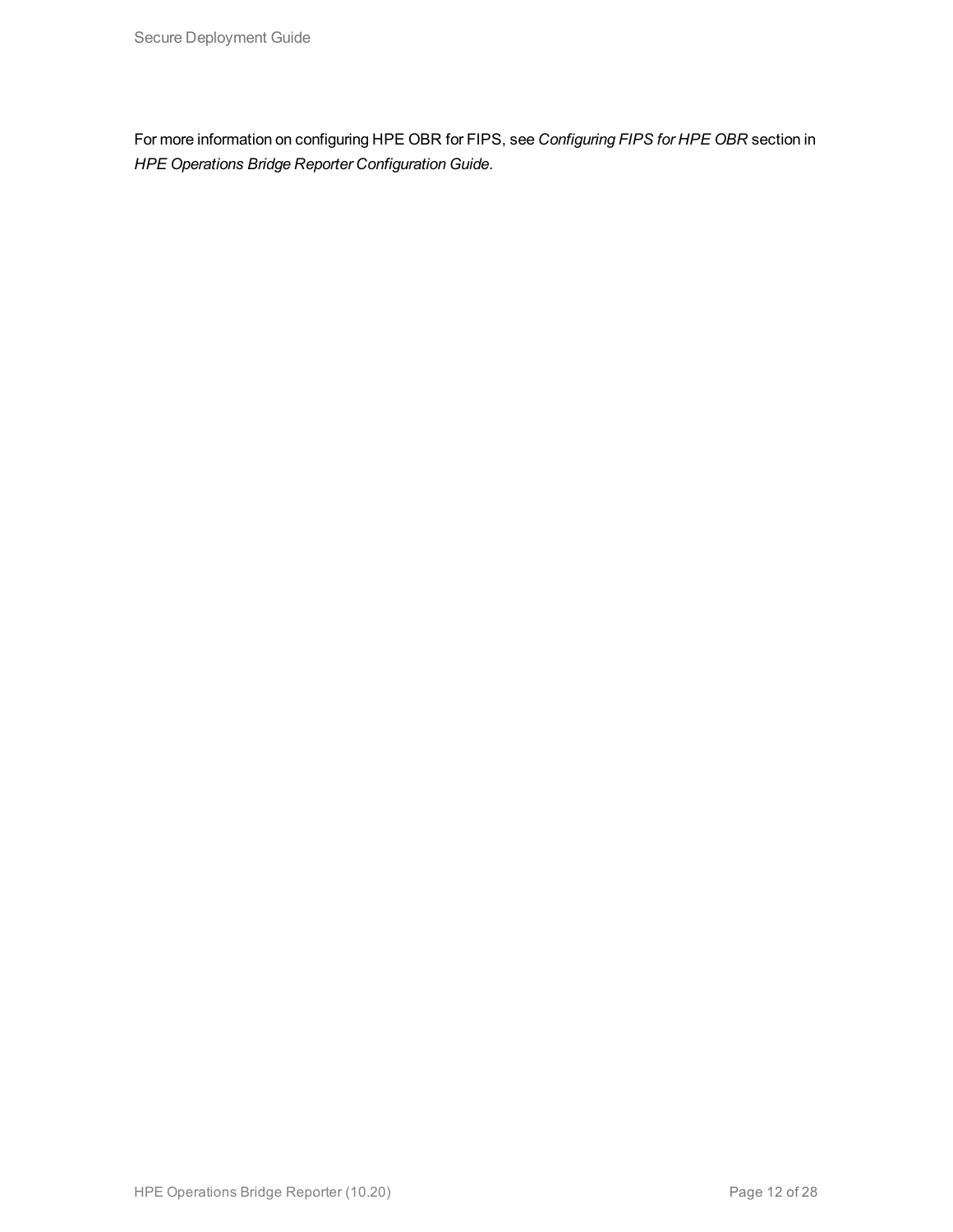## <span id="page-12-0"></span>Secure Installation Guidelines

<span id="page-12-1"></span>This section provides information on supported operating systems, operating system hardening recommendations, and installation permissions.

## Supported Operation Systems

<span id="page-12-2"></span>For the types and versions of supported operating systems, see the *HPE Operations Bridge Reporter Support Matrix*.

# Operating System Hardening Recommendations

Contact your operating system vendor for recommended best practices for hardening your operating system.

For example:

- Latest patches should be installed
- Unnecessary services/software should be removed or disabled
- Minimal permissions should be assigned to users
- <span id="page-12-3"></span>• Auditing should be enabled

#### Installation Permissions

The following permissions are required to install and run HPE OBR:

| <b>Function</b>        | <b>Operating System-Level Security</b>                                         |
|------------------------|--------------------------------------------------------------------------------|
| Installing and running | <b>Linux:</b> Root user or equivalent root user or sudo user has permission to |
| HPE OBR                | install and run the HPE OBR.                                                   |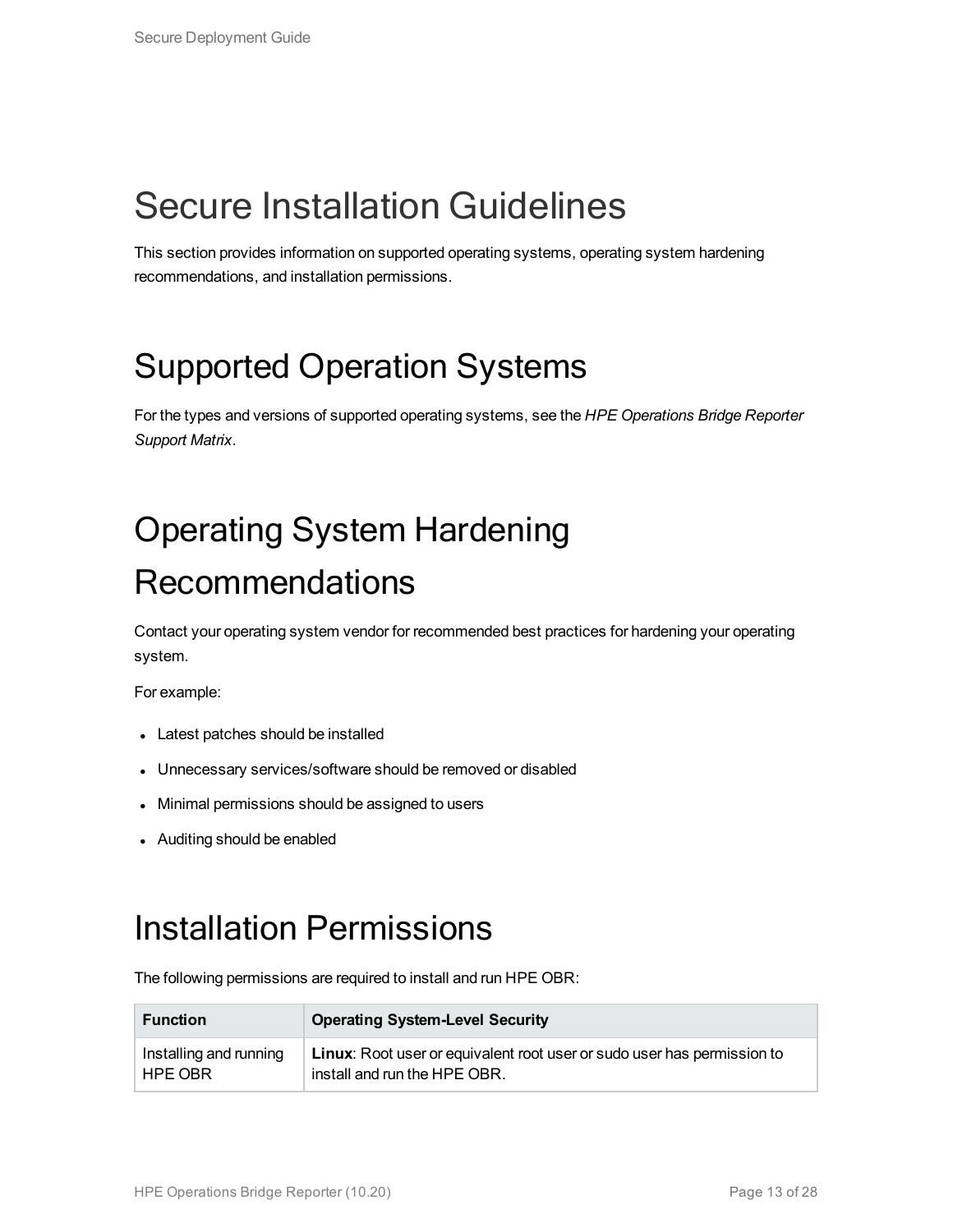| <b>Function</b> | <b>Operating System-Level Security</b>                                                                     |
|-----------------|------------------------------------------------------------------------------------------------------------|
|                 | For information to create sudo user, see HPE Operations Bridge Reporter<br>Interactive Installation Guide. |
|                 | Windows: Administrator or equivalent to administrator has permission to<br>install and run the HPE OBR.    |

### <span id="page-13-0"></span>Tomcat Hardening

When you install HPE OBR, Tomcat is partially hardened by default. For more information, see the recommendations in the *CIS Apache Tomcat 7.0* document.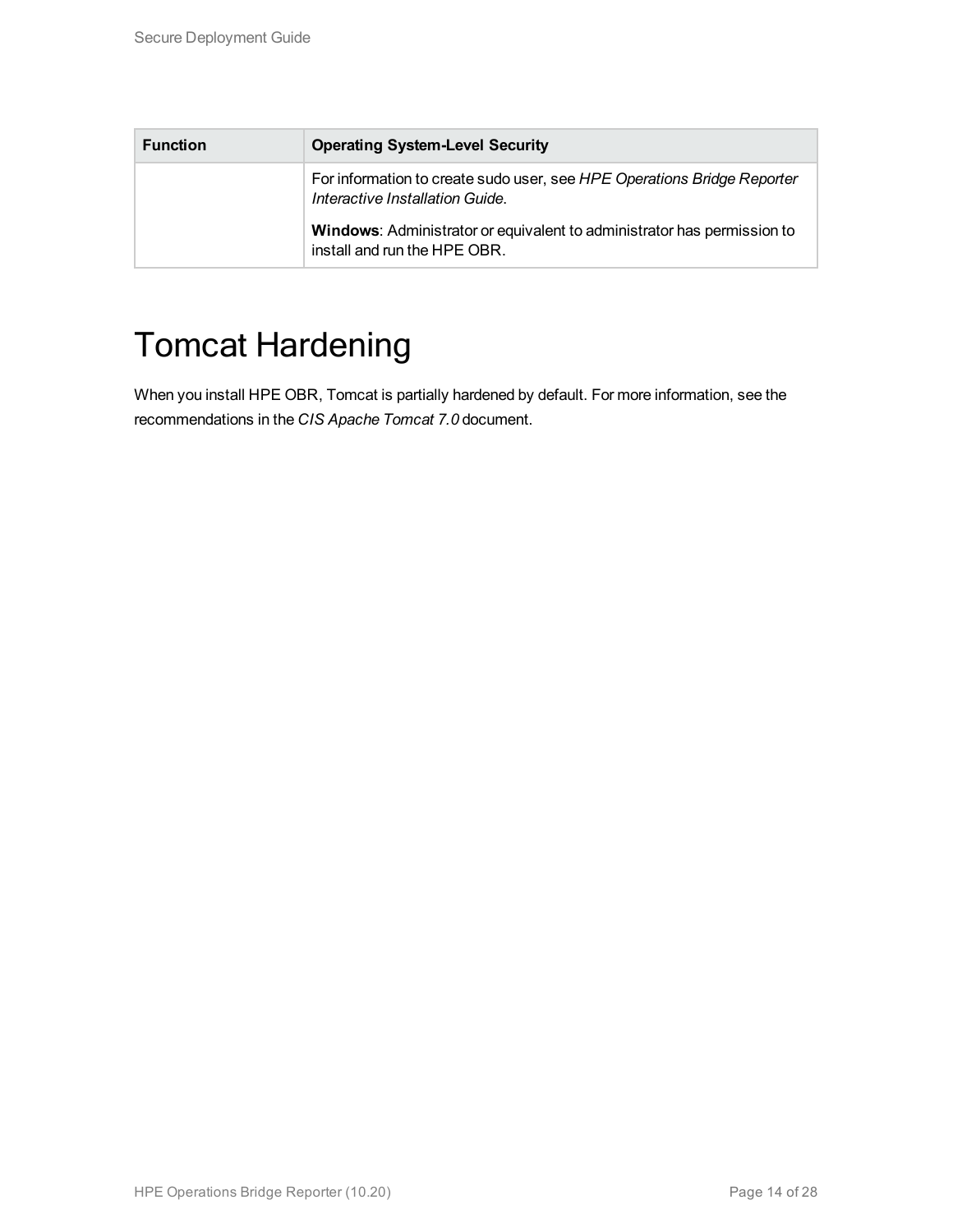## <span id="page-14-0"></span>Administration Interface Security

<span id="page-14-1"></span>This section provides information on accessing and securing the administration interface. The Administration Console is the administration interface in HPE OBR.

#### Accessing the Administration Interface

There are several ways to control access to the administration interface:

- LDAP users (recommended)
- Internal users
- <span id="page-14-2"></span>• Client Certificate

### Securing the Administration Interface

The following are the recommendation for securing the administration interface:

- It is recommended to work with LDAP users, rather than internal users, because this is more secure. LDAP users should be defined with a strong password policy.
- For high security, it is recommended to set up authentication to access HPE OBR Administrator Console and SAP BusinessObjects via Client Authentication certificates. This is more secure than user passwords.

For information to configure Client Authentication certificates, see Client Authentication Certificate for HPE OBR section in *HPE Operations Bridge Reporter Configuration Guide*.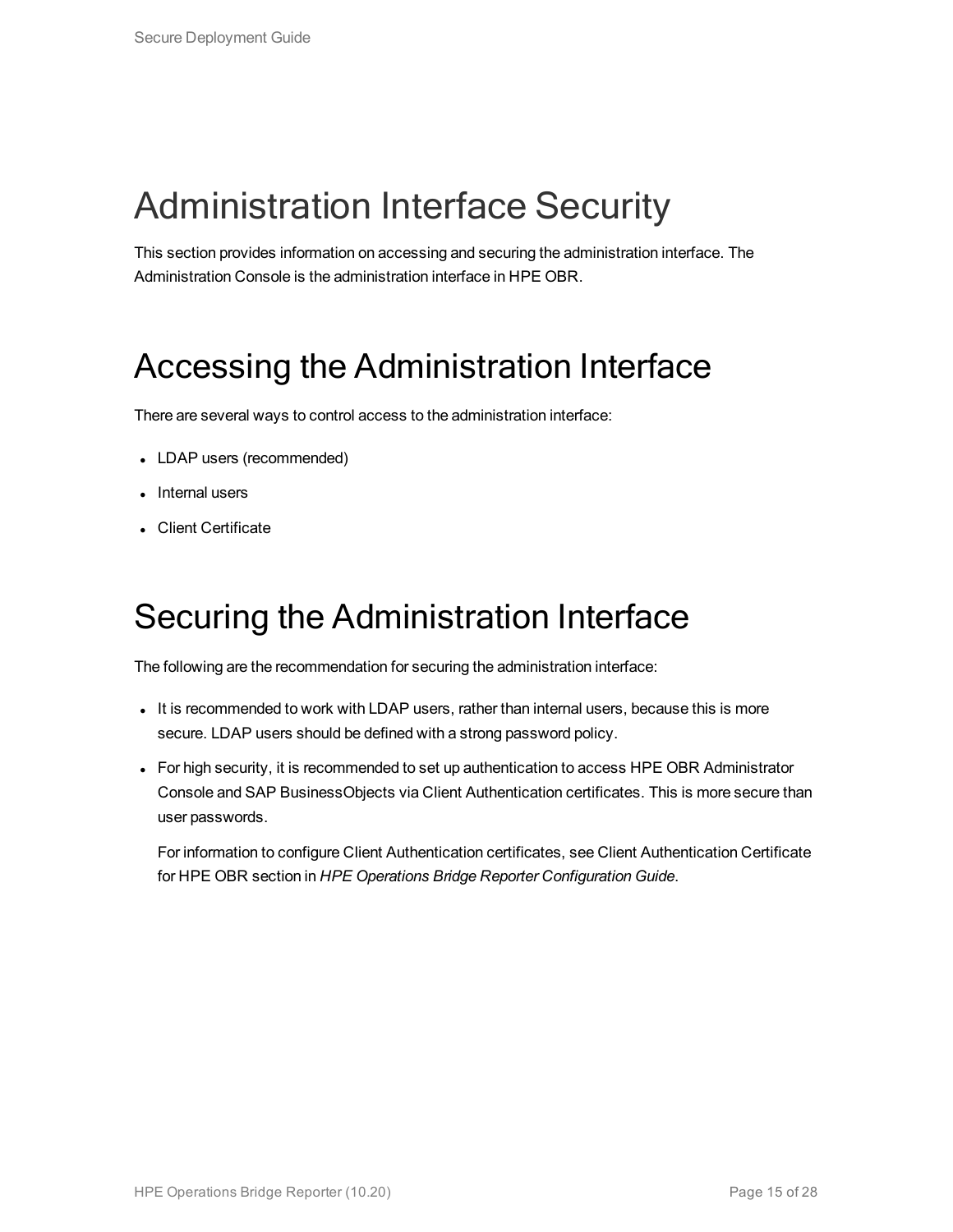# <span id="page-15-0"></span>User Management and Authentication

<span id="page-15-1"></span>This section provides information on authentication model, types of users, and database authentication.

#### Authentication Model

The following are the methods to enable authentication in HPE OBR:

- User name and password
- Client Authentication certificate
- LDAP users

<span id="page-15-2"></span>**Note:** HPE OBR authenticates using the SAP BusinessObjects authentication mechanism.

## Types of Users

HPE OBR has user types based on the following:

<sup>l</sup> **Administration Console**

HPE OBR Administration Console can be accessed by user belonging to Administrators group only. For example, **report user** and **report developer**.

<sup>l</sup> **SAP BusinessObject**

The following are the default user accounts in SAP BusinessObjects:

- <sup>o</sup> **Administrator** An administrator can perform all tasks in SAP BusinessObjects BI platform applications such as the CMC, CCM, Publishing Wizard, and BI launch pad. The administrator belongs to the Administrators and Everyone groups.
- <sup>o</sup> **Guest** The guest user is enabled by default and belongs to the Everyone group.
- **SMAdmin** The SMAdmin is a read-only account used by SAP Solution Manager to access BI platform components.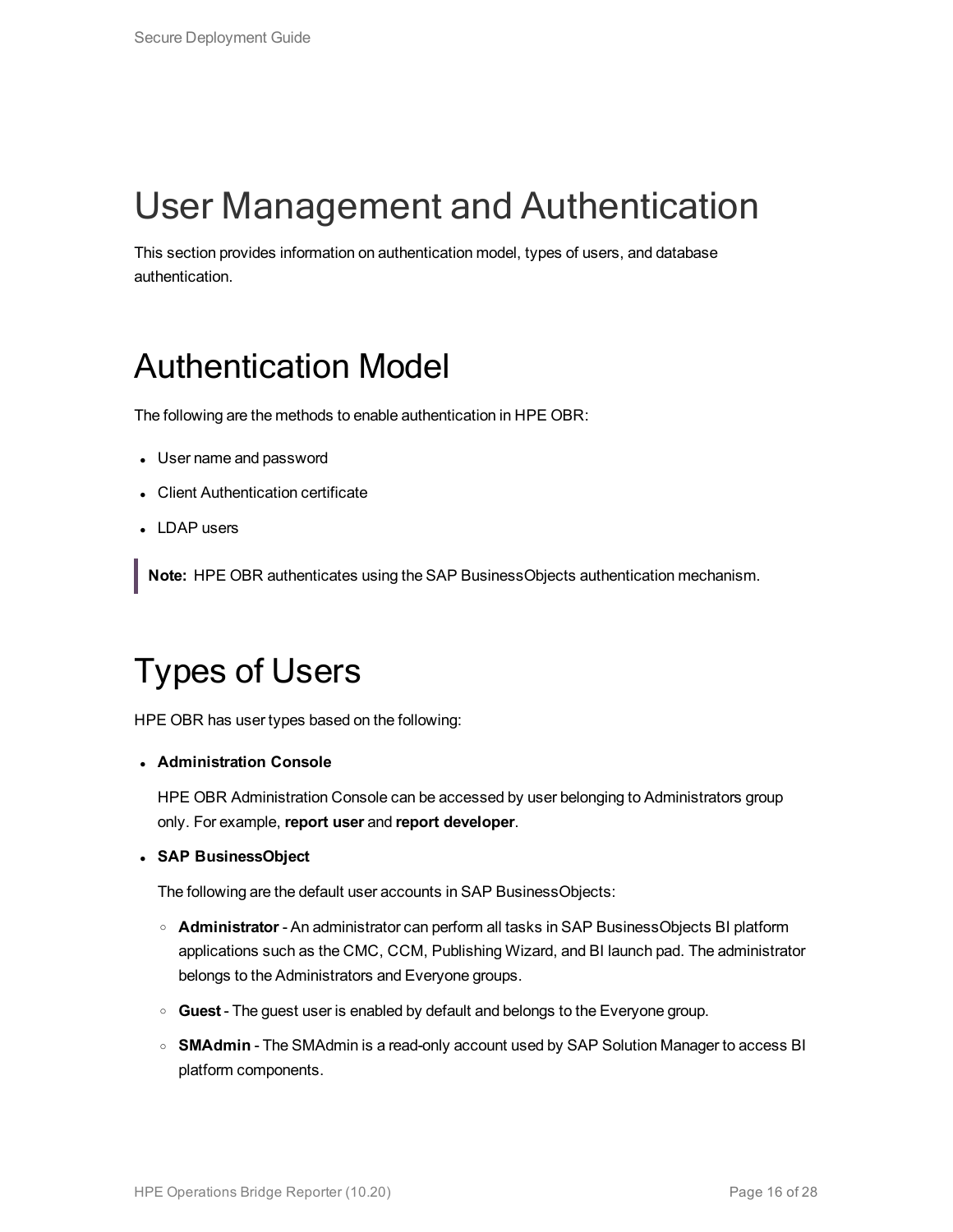The following are the default user groups in SAP BusinessObjects:

- <sup>o</sup> Administrators
- <sup>o</sup> Everyone
- <sup>o</sup> QaaWS Group Designer
- <sup>o</sup> Report Conversion Tool Users
- <sup>o</sup> Translators
- <sup>o</sup> Universe Designer Users

<span id="page-16-0"></span>For more information on SAP BusinessObjects user types and groups, see *Business Intelligence Platform Administrator Guide*.

# Authentication, Administration and **Configuration**

You can set up internal users with passwords or define the user in the LDAP server and map LDAP groups to HPE OBR roles. You can also configure HPE OBR to work with Client Authentication certificate using smart card.

For information to configure Client Authentication certificate for HPE OBR, see *HPE Operations Bridge Reporter Configuration Guide*.

HPE OBR uses the SAP BusinessObjects authentication mechanism. The following are some of the authentication types available in SAP BusinessObjects:

- **Enterprise** This is the default authentication type. Use this if you prefer to create distinct accounts and groups for use with BI platform, or if you have not already set up a hierarchy of users and groups in an LDAP directory server, or a Windows AD server.
- LDAP This type of authentication, allows you to use existing LDAP user accounts and groups in the BI platform. When you map LDAP accounts to the BI platform, users can access BI platform applications with their LDAP user name and password. This eliminates the need to recreate individual user and group accounts within the BI platform.
- **Windows AD** This type of authentication allows you to use existing Windows AD user accounts and groups in the BI platform. When you map AD accounts to the BI platform, users can log on to BI platform applications with their AD user name and password. This eliminates the need to recreate individual user and group accounts within the BI platform.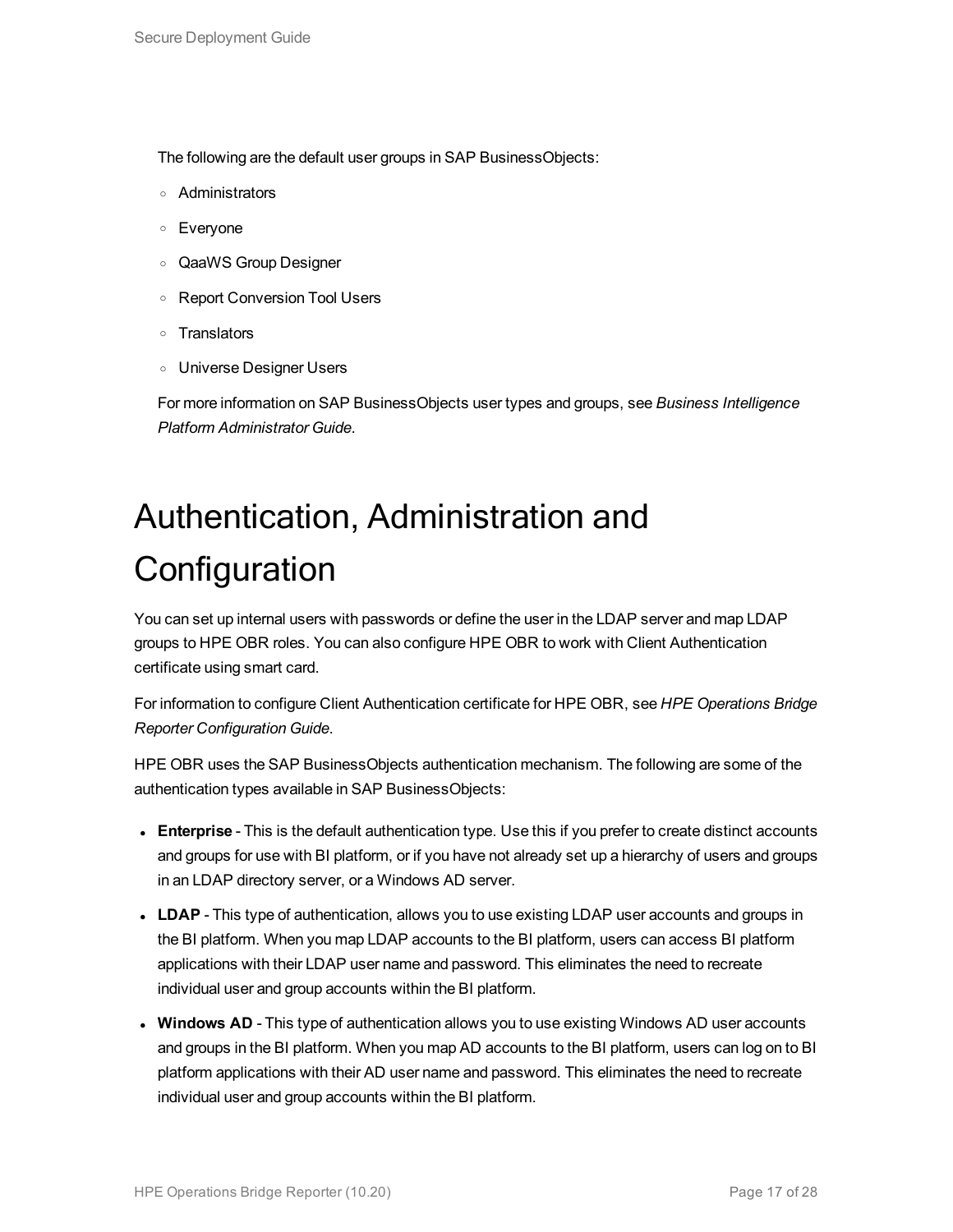<span id="page-17-0"></span>For more information on SAP BusinessObjects authentication, see *Business Intelligence Platform Administrator Guide*.

### User Authentication

<span id="page-17-1"></span>Users can authenticate into the Administration console by using a local user account or by using one of several external authentication components. Each approach requires administrative setup.

### Database Authentication

HPE OBR includes PostgreSQL and Vertica as database. The PostgreSQL database authentication is handled by allowing access only from within the HPE OBR system.

HPE OBR uses Vertica database for storing, processing, and managing the performance data of your IT environment. HPE OBR uses SSL to communicate with Vertica database.

We recommend using a strong database password for database authentication and using a strong password policy.

For information on changing the database password, see *Changing Password* section in HPE Operations Bridge Reporter *Administration Guide*.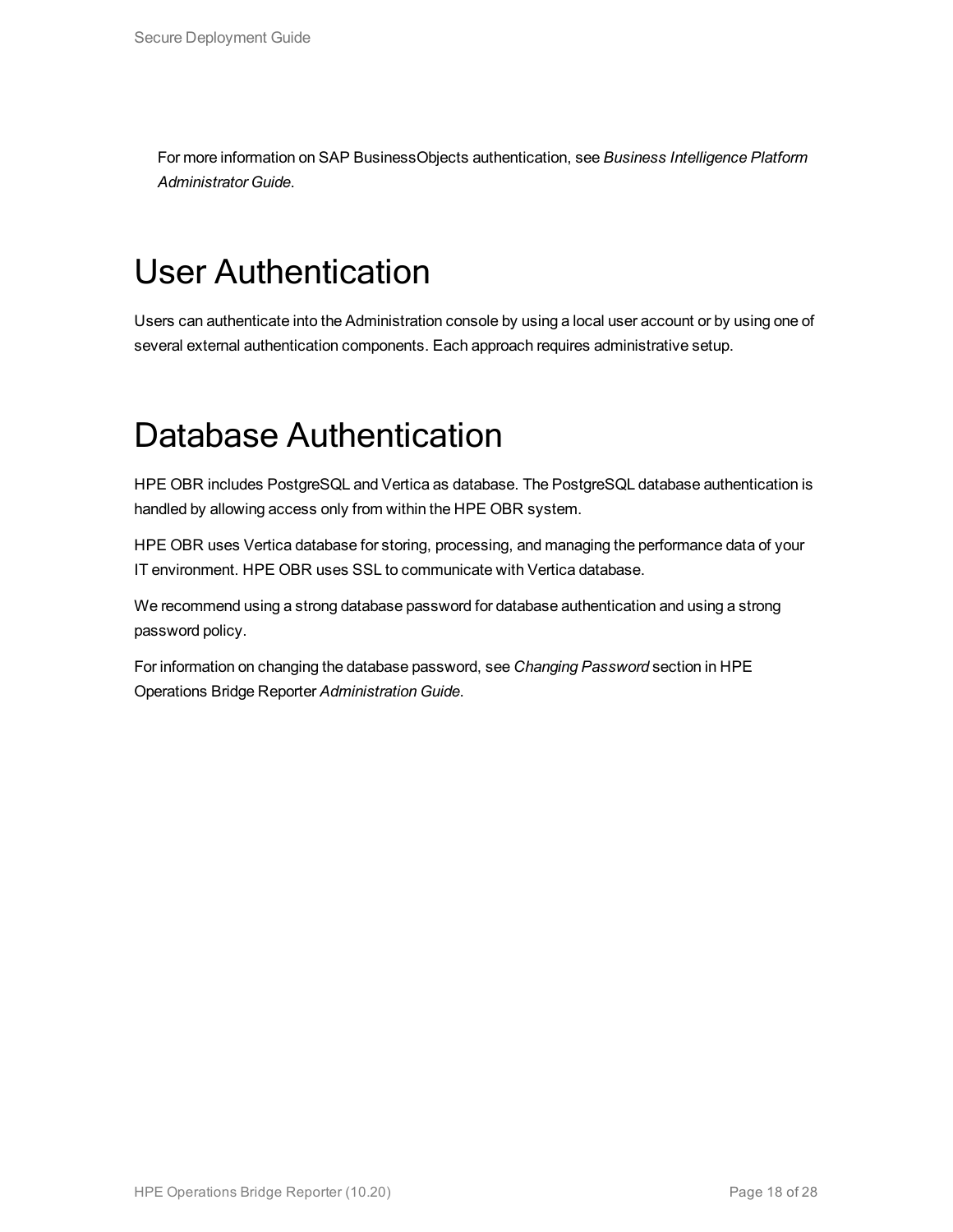# <span id="page-18-0"></span>Authorization

<span id="page-18-1"></span>This section provides information about authorization model, configure and administer the authorization.

### Authorization Model

User access to HPE OBR resources is authorized based on the user's role, and the permissions.

HPE OBR enforces resource access control on users/groups accessing resources. The resources include reports, folders, universe etc. The resource access control allows users or groups to gain access to the resources only if the user or group has the correct permission for the resource. HPE OBR users and groups can have either Granted, Denied, View or Full access permissions.

#### **Minimal Permissions Guidelines**

It is recommended to:

- Select appropriate permissions for the role.
- Use minimal permissions when creating new roles.
- <span id="page-18-2"></span>• Grant minimal permissions and extend the permissions only as needed to avoid unwanted privilege escalation.

#### Authorization Administration

#### **Authorizing Administration Console User Accounts**

An HPE OBR administrator can set the following general behaviors that apply to all local user accounts of Administration Console:

- Minimum and maximum password length
- Password complexity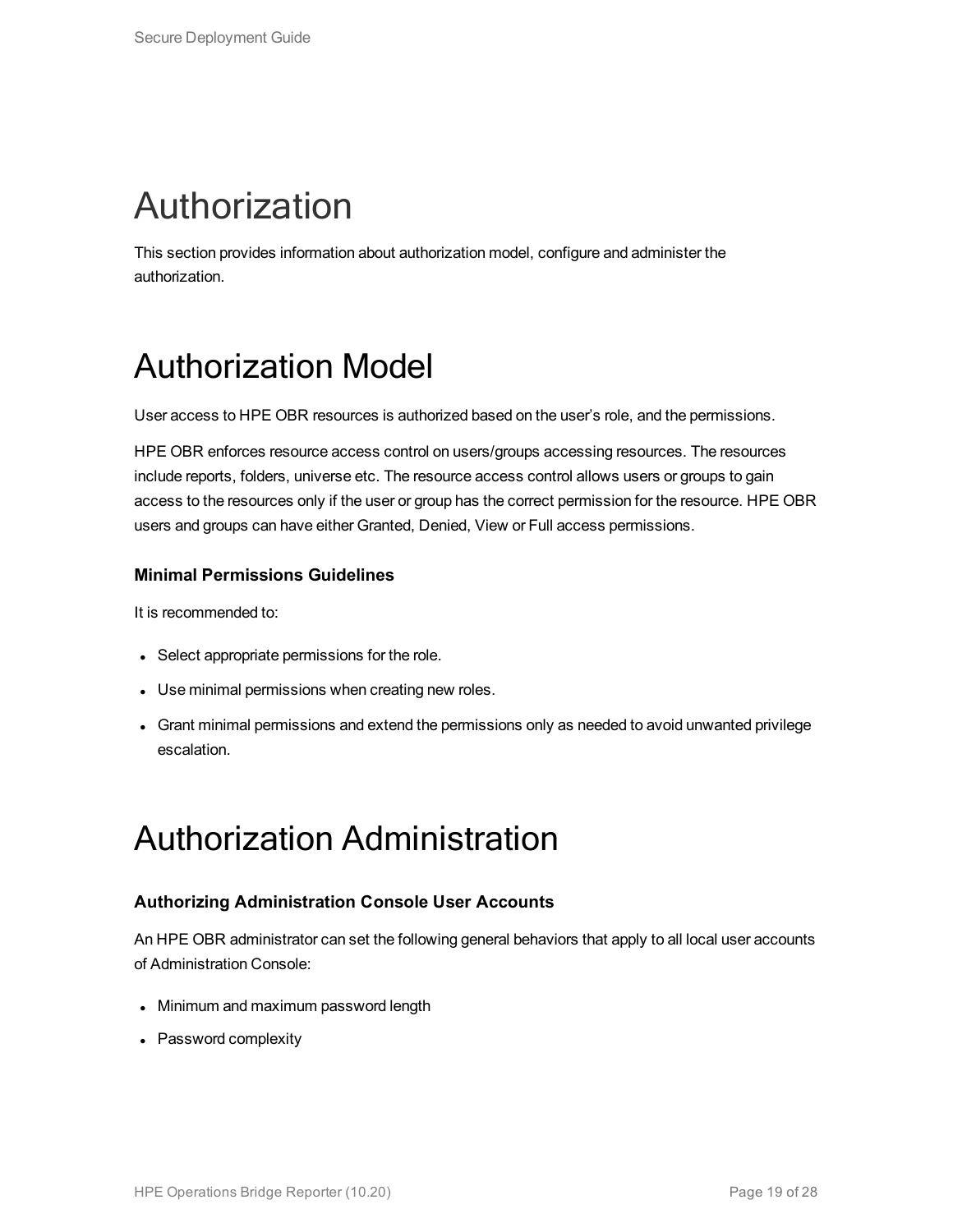- Password expiration
- Password reuse

#### **Authorizing SAP BusinessObjects User Accounts**

You can change the password settings for a specific user or for all users in the system. The various restrictions apply only to Enterprise accounts—that is, the restrictions do not apply to accounts that you have mapped to an external user database (LDAP or Windows AD). The following are the user and general password settings for user accounts of SAP BusinessObjects:

- User password settings:
	- <sup>o</sup> Password never expires
	- <sup>o</sup> User must change password at next log on
	- <sup>o</sup> User cannot change password
- General password settings:
	- <sup>o</sup> Enforce mixed-case passwords
	- <sup>o</sup> Must contain at least N Characters
	- $\circ$  Must change password every N day(s)
	- $\circ$  Cannot reuse the N most recent password(s)
	- <sup>o</sup> Must wait N minute(s) to change password
	- <sup>o</sup> Disable account after N failed attempts to log on
	- <sup>o</sup> Reset failed log on count after N minute(s)
	- $\circ$  Re-enable account after N minute(s)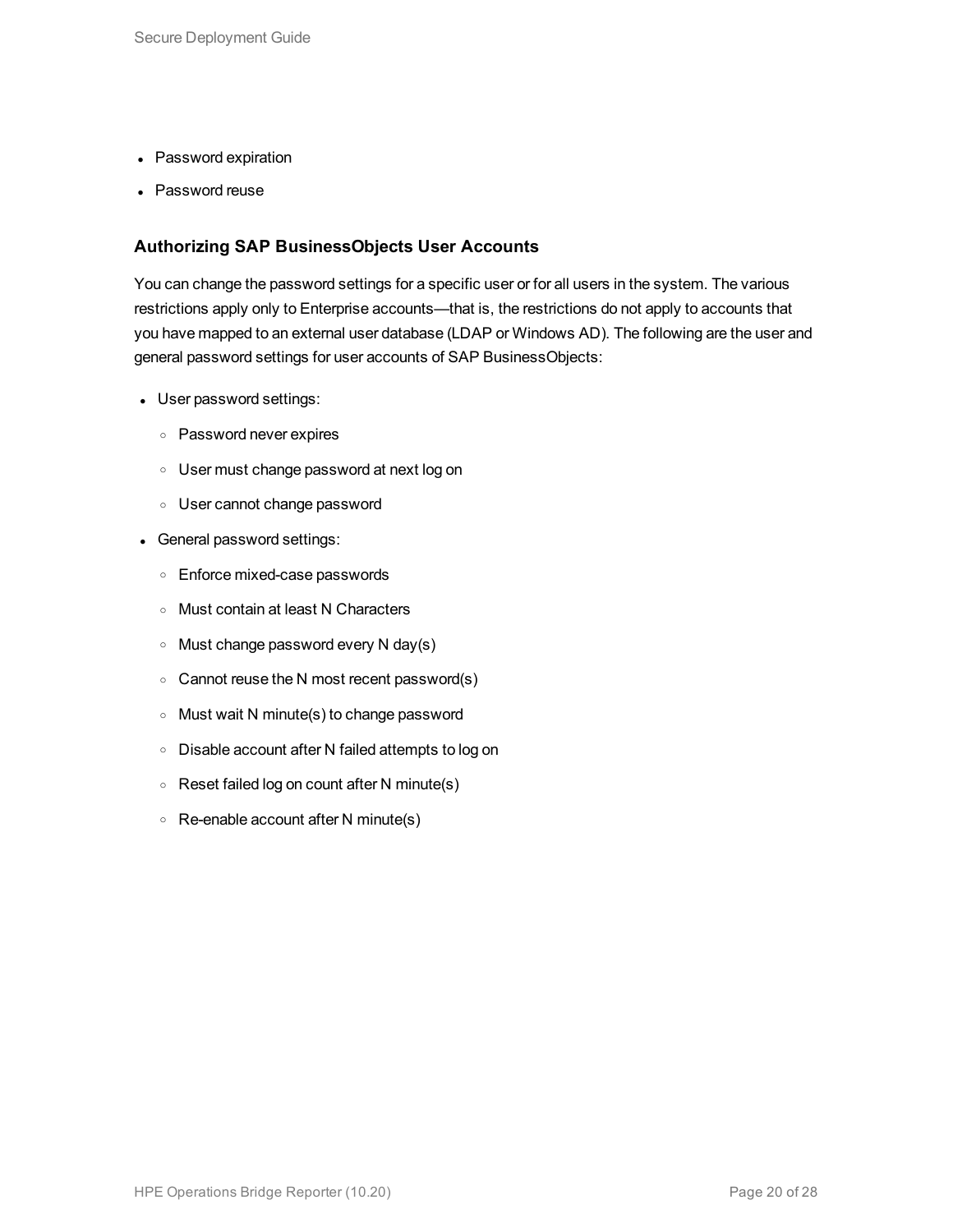# <span id="page-20-0"></span>**Backup**

In order to prevent data loss, it is highly recommended to back up your data on the servers onto secure media on a regular basis. This is also helpful for disaster recovery and business continuity.

For more information on backup and recovery, see *Database Backup and Recovery* section in *HPE Operations Bridge Reporter Configuration Guide*.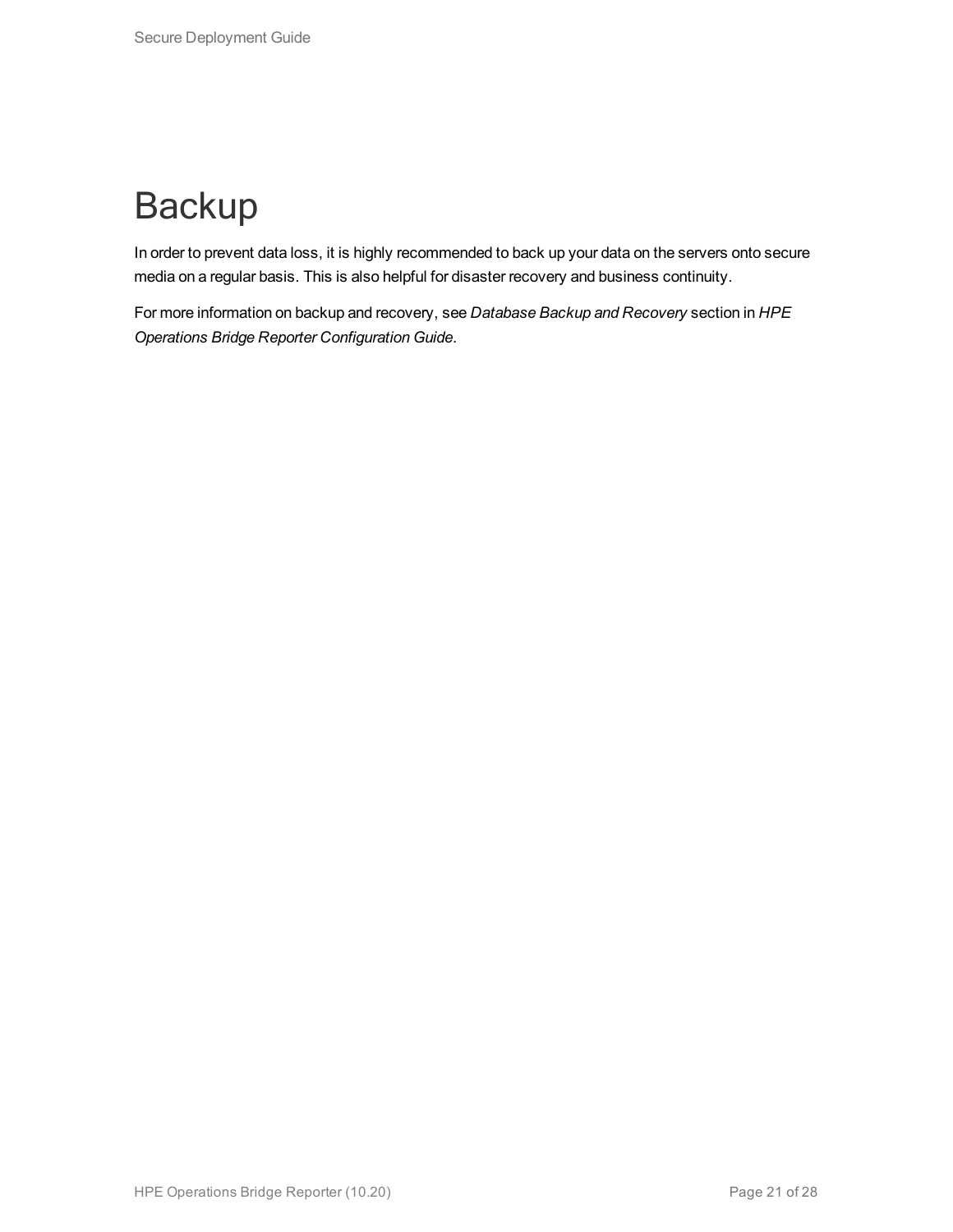# <span id="page-21-0"></span>**Encryption**

<span id="page-21-1"></span>This section describes the encryption, encryption model and digital certificates.

## Encryption Model

Encryption is designed to prevent the exposure and modification of sensitive data, such as passwords, definitions, and so on, in the HPE OBR system.

It is important to use well known, standard algorithms without known vulnerabilities, in order to prevent decryption by unauthorized persons.

#### **Static Data**

All saved passwords are protected using well known algorithms and none are left in cleartext.

For example:

- The system account passwords are encrypted and protected.
- <span id="page-21-2"></span>• The database passwords are encrypted.

### Encryption Administration

<span id="page-21-3"></span>In order to reach higher levels of security and cryptography, HPE OBR uses FIPS compliant algorithms and libraries.

### Digital Certificates

A digital certificate is an electronic "passport" for a person, server, station, and so on.

• To use encryption between a browser and the HPE OBR server, you need to install a digital certificate on the server side.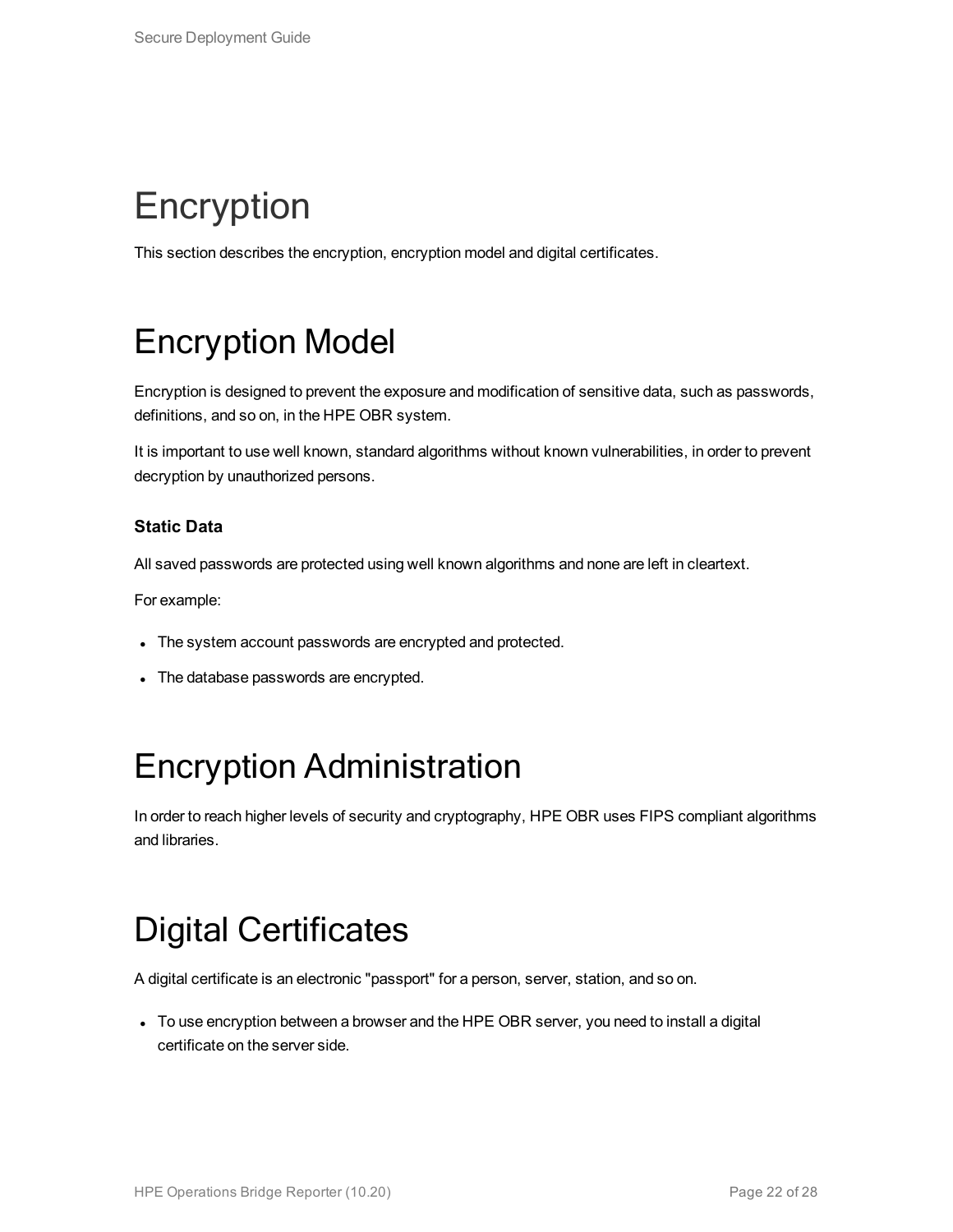• To use Client Authentication certificate to authenticate the HPE OBR server, you need to install a Client Authentication certificate on the client side.

#### **Access Control to KeyStore and TrustStore**

It is recommended that the TrustStore and KeyStore are stored with read permissions only for the user that runs the Administration Console.

#### **Replacing the HPE OBR Self-signed Certificate**

It is recommended to replace the HPE OBR self-signed certificate with CA signed certificate after a new installation of HPE OBR or if your current certificate has expired.

For information to generate CA signed certificate, see *HPE Operations Bridge Reporter Interactive Installation Guide*.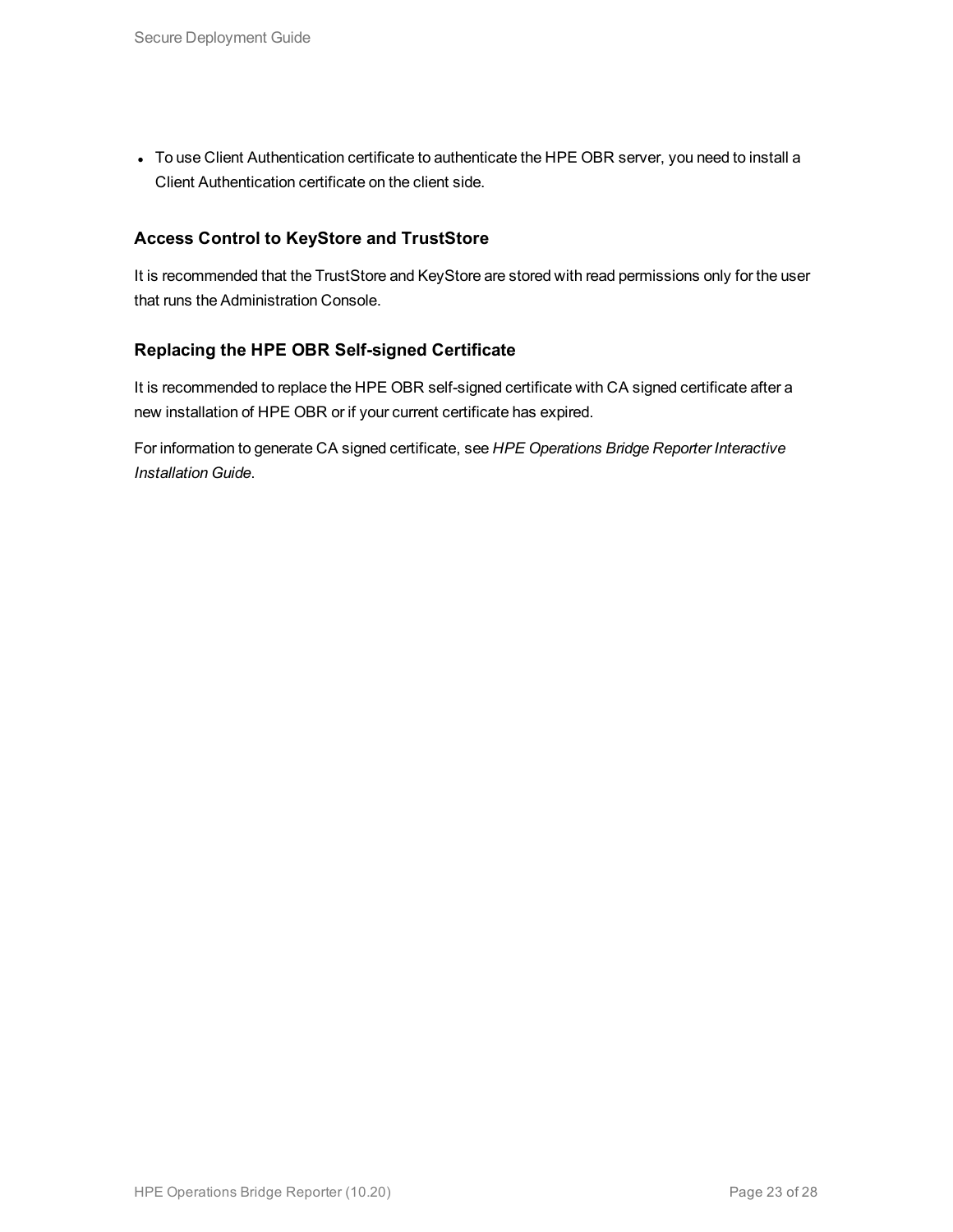# <span id="page-23-0"></span>Log and Trace

Logs let you trace errors, warnings, information, and debugging messages. The logs are saved in the file server, in the following locations:

- ${PMDB HOME}\ldots{PDC}$  Contains log messages related to administrator services, database, HPE OBR licensing, business objects, administration console, internal monitoring, collector, logger, mapper.
- {PMDB\_HOME}\adminServer\logs Contains log messages related to Administration Console.
- {PMDB}\BOWebServer\logs Contains log messages related to SAP BusinessObjects launch pad.
- {PMDB\_HOME}\log\VC\_collector\ Contains log messages related to VC collector.
- <Postgres\_install\_directory>/data/pg\_log Contains log messages related to PostgreSQL.

For more information on HPE OBR log files, see *Introducing the HPE OBR Log Files* section in *HPE Operations Bridge Reporter Troubleshooting Guide*.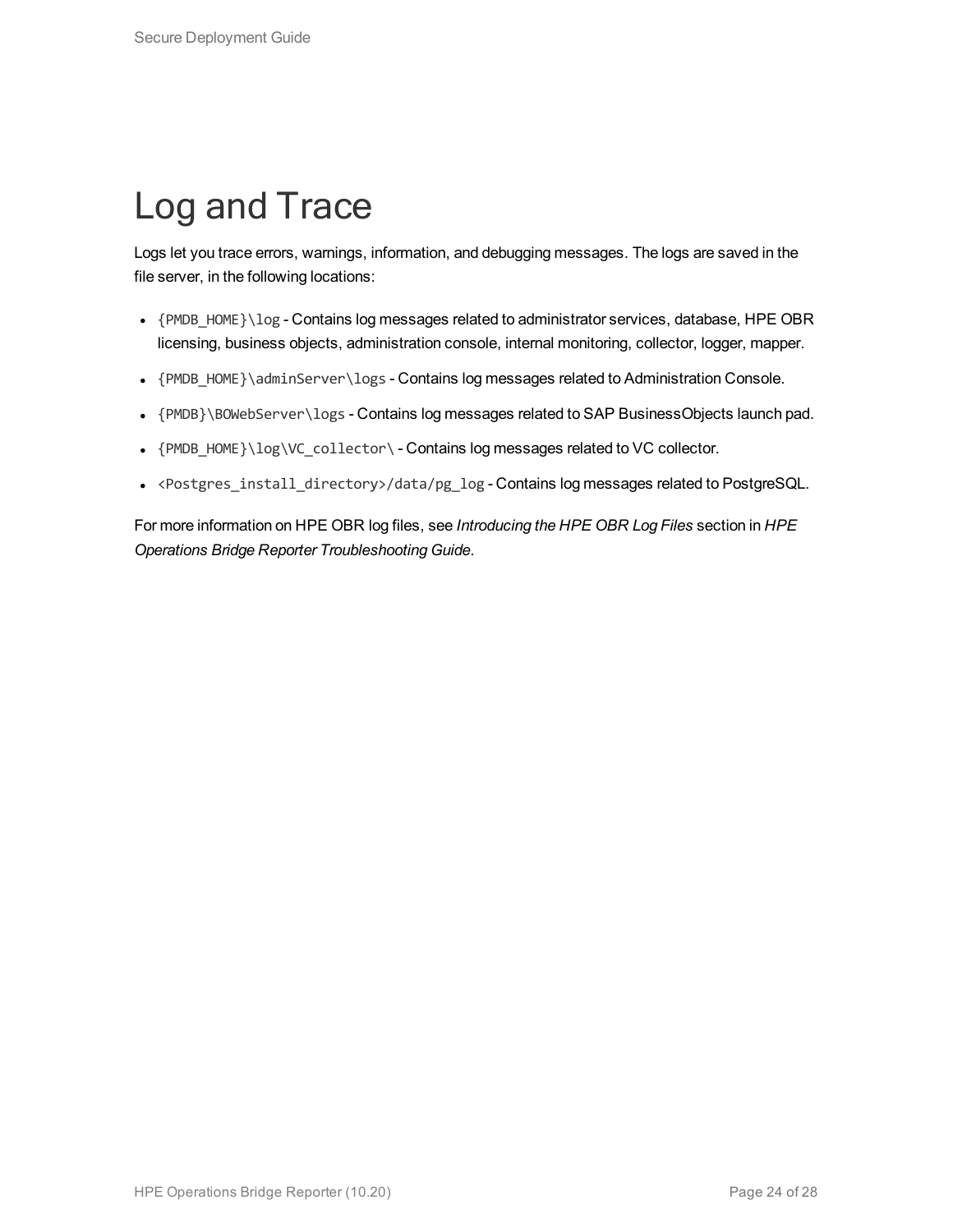## <span id="page-24-0"></span>Hardening the HPE Operation Bridge Reporter

<span id="page-24-1"></span>This section describes how to configure security hardening for HPE Operations Bridge Reporter.

## Security Hardening Recommendations

- 1. Install the latest version and patch of HPE Operations Bridge Reporter.
- 2. HPE OBR uses FIPS compliant algorithms and libraries.
- 3. Configure HPE OBR to use CA signed certificate. For more information, see *HPE Operations Bridge Reporter Interactive Installation Guide*.
- 4. Secure communication (HTTPS ) is enabled between browser and Administration Console/SAP BusinessObjects application. For information to disable the HTTPs, see *HPE Operations Bridge Reporter Troubleshooting Guide*.

HPE OBR strongly recommends the use of HTTPS, for security reasons, so that the only communication channel will be on TLS and encrypted.

- 5. Configure the HPE OBR for TLS encryption and client certificate for strong authentication (mutual).
- 6. Configure the TLS protocol version.
- <span id="page-24-2"></span>7. Harden/secure the operating system and database.

### Configuring the TLS Protocol

You can configure HPE OBR to define the supported TLS protocol version. By default, HPE OBR allows TLS v1, TLS v1.1 and TLS v1.2, but you can narrow this down.

To configure TLS protocol, follow these steps:

1. Open the server.xml file located at %PMDB\_HOME%\BOWebServer\conf and %PMDB HOME%\adminServer\conf (**for Windows**) or \$PMDB\_HOME/BOWebServer/conf and \$PMDB\_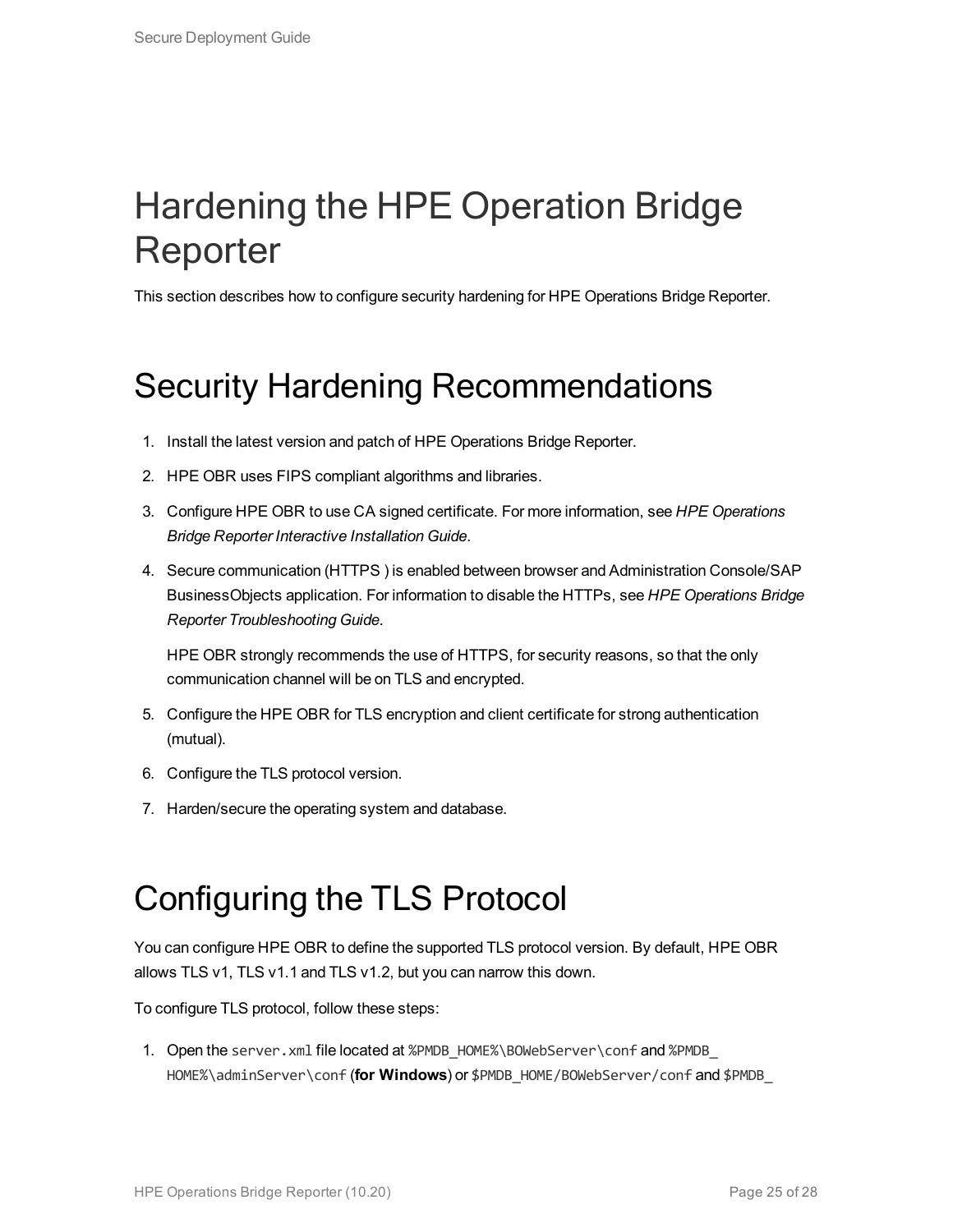HOME/adminServer/conf (**for Linux**).

- 2. Locate the SSL connector.
- 3. Edit the default value of sslEnabledProtocols. For example, change

sslEnabledProtocols="TLSv1,TLSv1.1,TLSv1.2" to

sslEnabledProtocols="TLSv1.2"

<span id="page-25-0"></span>4. Restart the server.

### Clickjacking Protection

The protection against clickjacking is handled in HPE OBR by using the x-frame option. The preferred framing policy value SAMEORIGIN is used in the header to allow framing only by the specified site.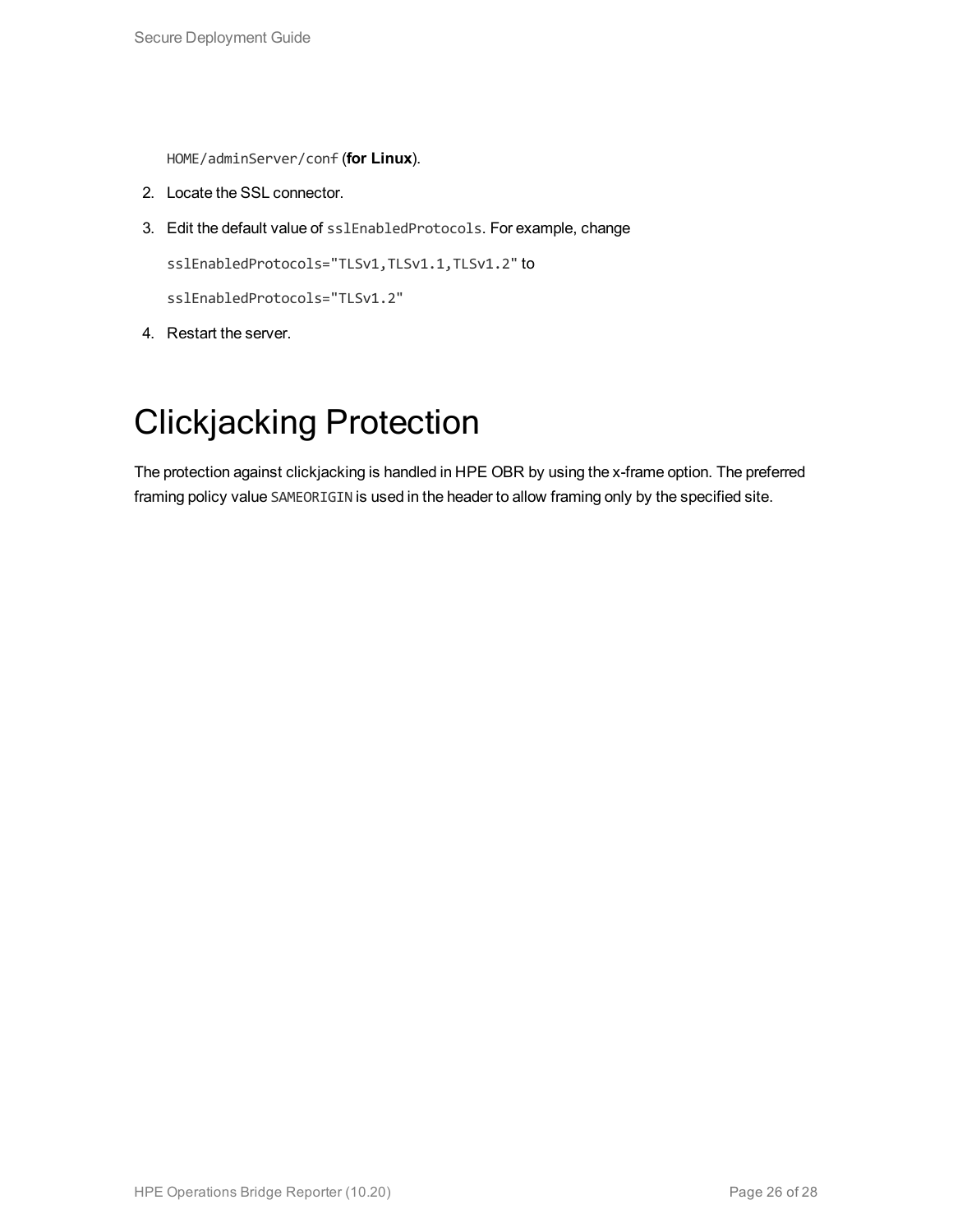# <span id="page-26-0"></span>Send documentation feedback

If you have comments about this document, you can contact the [documentation](mailto:docfeedback@hpe.com?subject=Feedback on Secure Deployment Guide (Operations Bridge Reporter 10.20)) team by email. If an email client is configured on this system, click the link above and an email window opens with the following information in the subject line:

#### **Feedback on Secure Deployment Guide (Operations Bridge Reporter 10.20)**

Just add your feedback to the email and click send.

If no email client is available, copy the information above to a new message in a web mail client, and send your feedback to docfeedback@hpe.com.

We appreciate your feedback!